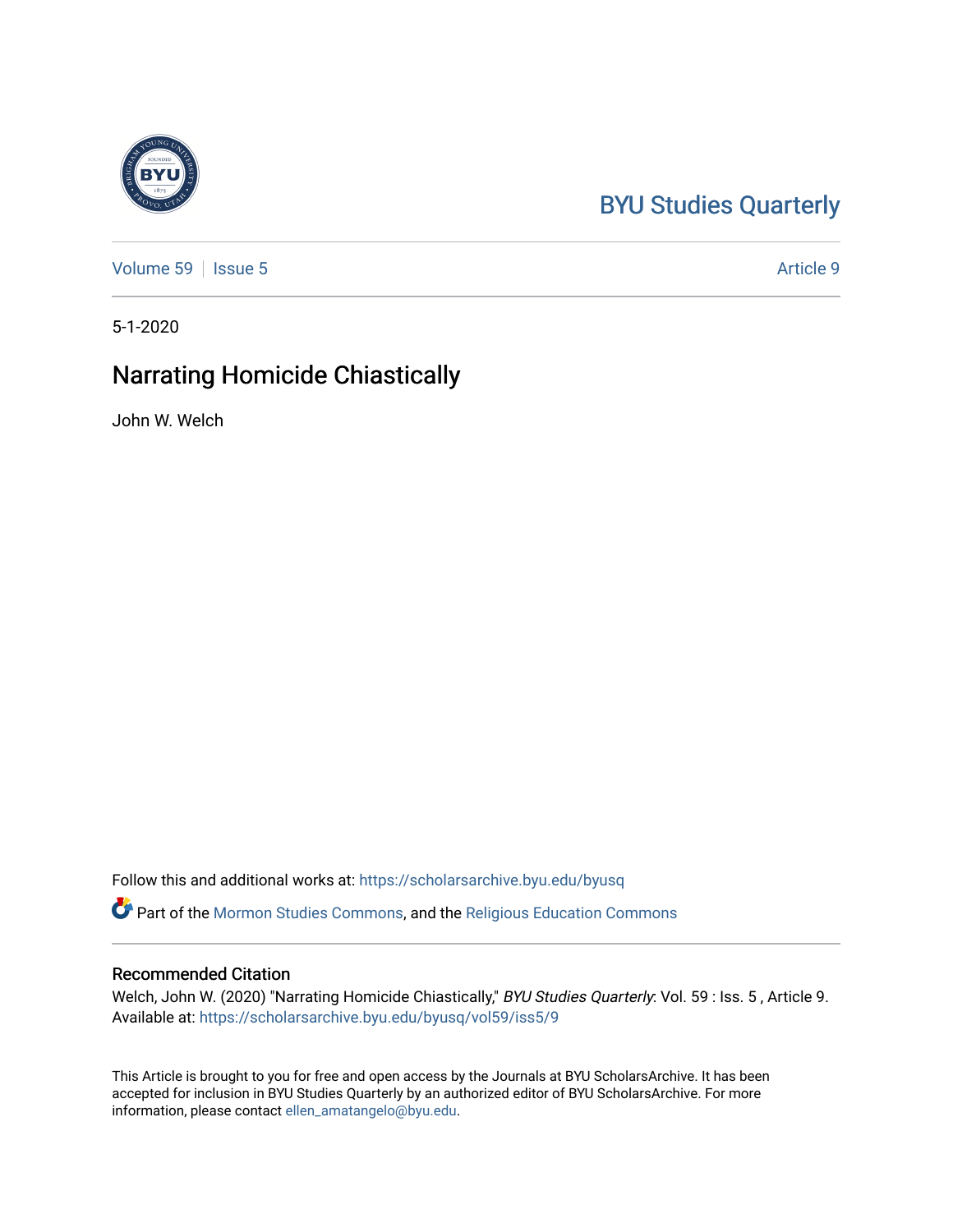# **Narrating Homicide Chiastically**

*John W. Welch*

The truth be known, murder is an ugly, awful subject. Even when pack-<br>aged in beautifully crafted literature, first-degree homicide is to be universally assailed as vile, horrible, and most terrible. Murder is disruptive to the very fabric of human life. It instills in the community anxieties, horror, fear, chaos, vengeance, and blood feuds. It throws the normal boundaries of human powers in the world into personal turmoil, into metaphysical uncertainty, and into cosmic imbalance.

The groundbreaking legal historian F. W. Maitland once famously said, "But if some fairy gave me the power of seeing a scene of one and the same kind in every age of history of every race, the kind of scene that I would choose would be a trial for murder, because I think that it would give me so many hints as to a multitude of matters of the first importance."<sup>1</sup> And I would agree, but with one elaboration: I would add, "And show me a homicide narrative in a sacred text and we can know more about the laws, social beliefs, and ultimate values of its adherents than by any other way."

Many homicide laws and stories are found in scripture. In a recent volume of the *Jewish Law Association Studies,* which contains the papers from a meeting in Antwerp on Jewish law and narrative, I discuss twenty-three homicide narratives in the Bible and seventeen in the Book of Mormon.<sup>2</sup> Those forty stories are factually entangled and legally complicated. Much has been written about the laws of homicide and refuge in the Hebrew Bible<sup>3</sup> and also about the process of extracting legal material from biblical narratives.<sup>4</sup> As Assnat Bartor has recently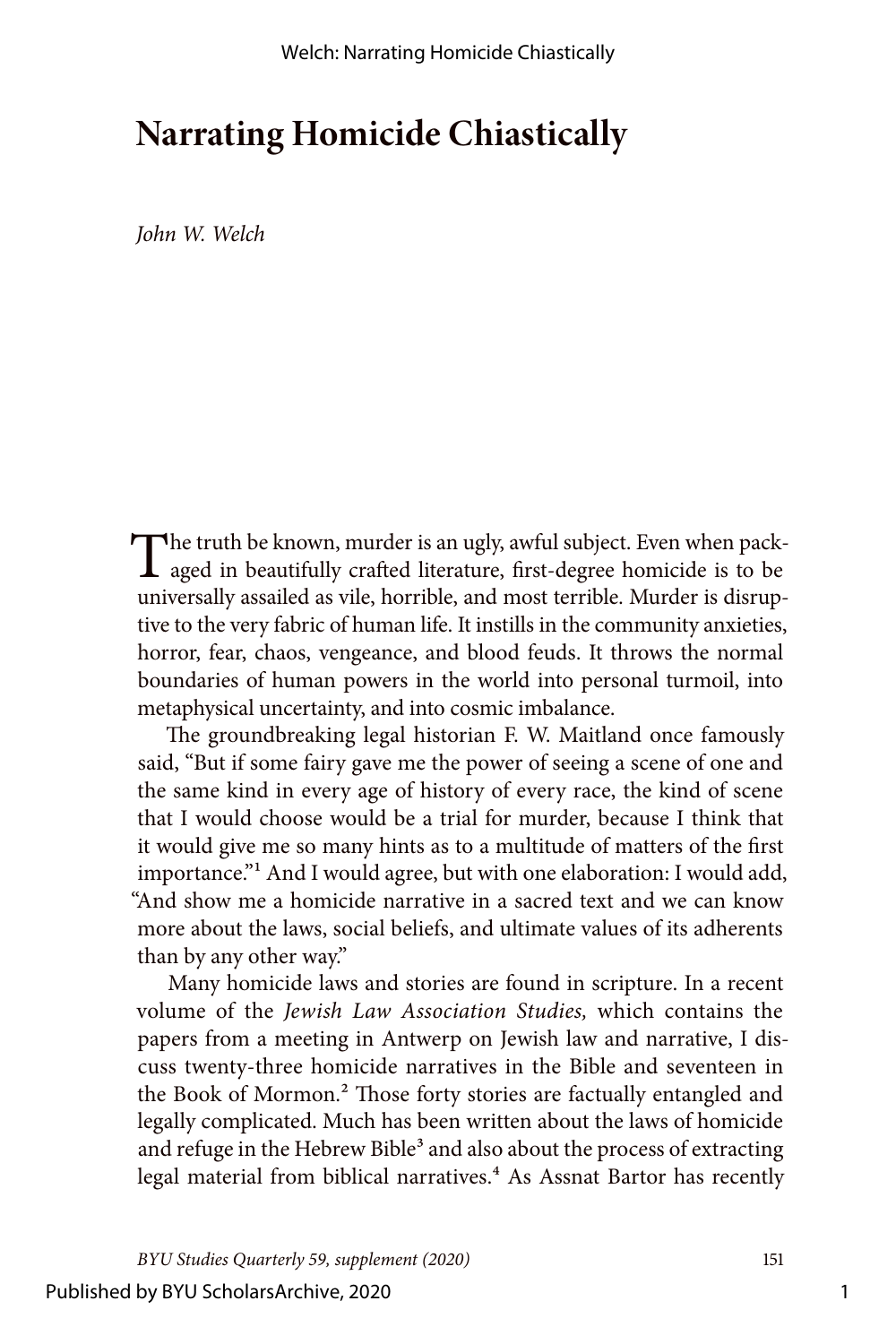stated, in biblical texts "the narrative and the laws are not only combined together—at times they are actually merged."5

Among the findings of interest in that article is the observation that chiasmus is used both in the law codes and also in the legal narratives regarding homicide. Chiasmus does not appear in all such texts, but it is significantly used in several homicide accounts. While many scholars have analyzed legal aspects of these homicide narratives in isolation, no one has tackled the challenge of synthesizing and then analyzing all of these scriptural homicide narratives generically, reading them closely in order to generate a composite understanding of all their common legal rubrics and also their rhetorical and narrative strategies. That is the effort I undertook in the *JLAS* article. At the end of that study, I mention the fact that some of these homicide texts make use of chiasmus, calling for further examination of what that fact might tell us. This is the question I now take up: What might chiastic analysis contribute to our understanding of homicide texts? This paper will analyze the use of chiasmus in eight homicide laws or narratives and then discuss why, and to what effects or purposes, these homicide texts use chiasmus.

## **Chiasmus in Statements of Homicide Law**

## *The Noachide Law of Homicide (Genesis 9:6)*

In Gen 9:6, the A-B-C-C-B-A structure of the law of homicide, as it was given in connection with the covenant that God made with Noah, is clear:

- A He who spills (*shofekh*)
	- B blood (*dam*)

C of the human (*ha'adam*)

C′ by [or on account of] the human (*ba'adam*)

- B′ his blood (*damo*)
- A′ will be spilled (*yishafekh*)

In his commentary on Genesis, Robert Alter notes that this chiastic arrangement suggests (1) "a system of retributive justice," (2) "an emphatic play on [the three key words]: spills, blood, human; by (or on account of) human, his blood, spilled," and (3) "[a formal] mirroring [of] the idea of measure for measure."6 Additionally, chiasmus functions here in several other ways. For example, (4) the chiastic doubling of these elements emphatically doubles down on the seriousness of homicide; (5) the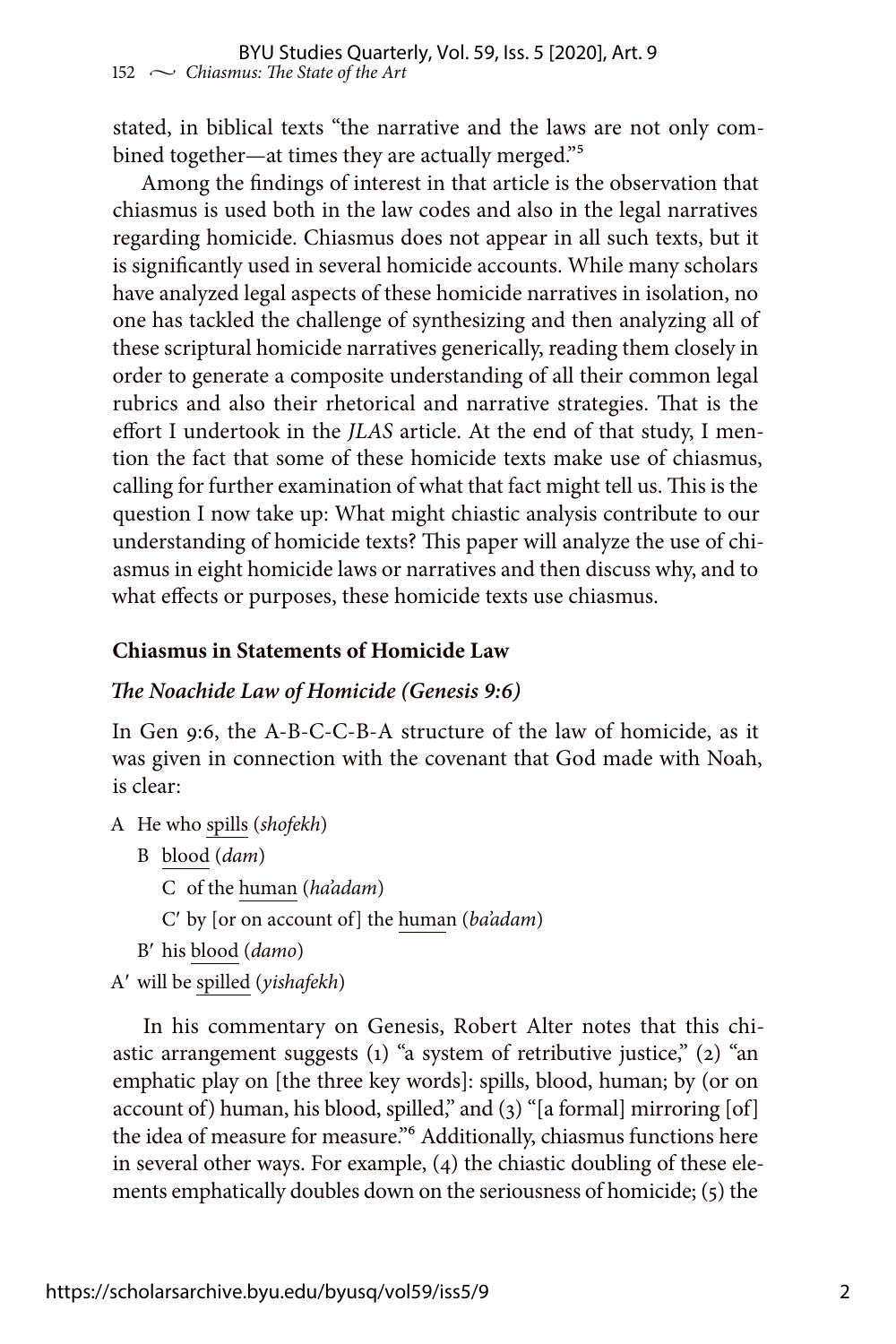carefully controlled reverse structuring of chiastic elements establishes that the controlled legal response to a homicide should echo precisely and reciprocally the same fate on the culprit that he caused and perpetrated on the victim; and finally (6) the chiastic balancing of these elements may also convey the inherently presumptive evenhandedness and fairness of punishments that appropriately fit the crime. Indeed, from the earliest depictions of divine justice in Egyptian funerary texts down to the modern portrayal of justice, justice is seen as a scale, anciently balancing the heaviness and hardness of the human heart against the lightness and purity of a feather, or in modern times, the blindfolded justice who lets the strengths and weaknesses of the case tilt one way or the other.

## *The Case of the Blasphemer (Leviticus 24:13–23)*

In Lev 24:13–23, many scholars have found one of the most famous instances of chiasmus in the Bible. Like Gen 9, it too pertains to talionic justice.

- A And the Lord spoke to Moses, saying,
	- B Bring forth him that has cursed without the camp; and let all that heard him . . . stone him.
		- C And you shall speak to the children of Israel, saying,
			- D Who curses his God shall bear his sin . . . the stranger, the same as he that is born in the land.
				- E He that kills any man shall surely be put to death.
					- F He that kills a beast shall make it good; beast for beast.
						- G If a man causes a blemish in his neighbor, . . . so shall it be done to him;
							- H Breach for breach, eye for eye, tooth for tooth:
						- G′ As he has caused a blemish in a man, so shall it be done to him again.
					- F′ And he that kills a beast, he shall restore it:
				- E′ And he that kills a man shall be put to death.
			- D′ You shall have one manner of law for the stranger, the same as for one of your own country.
		- C′ And Moses spoke to the children of Israel,
	- B′ That they who had heard him should bring forth him that had cursed out of the camp, and stone him with stones.
- A′ And the children of Israel did as the Lord commanded Moses.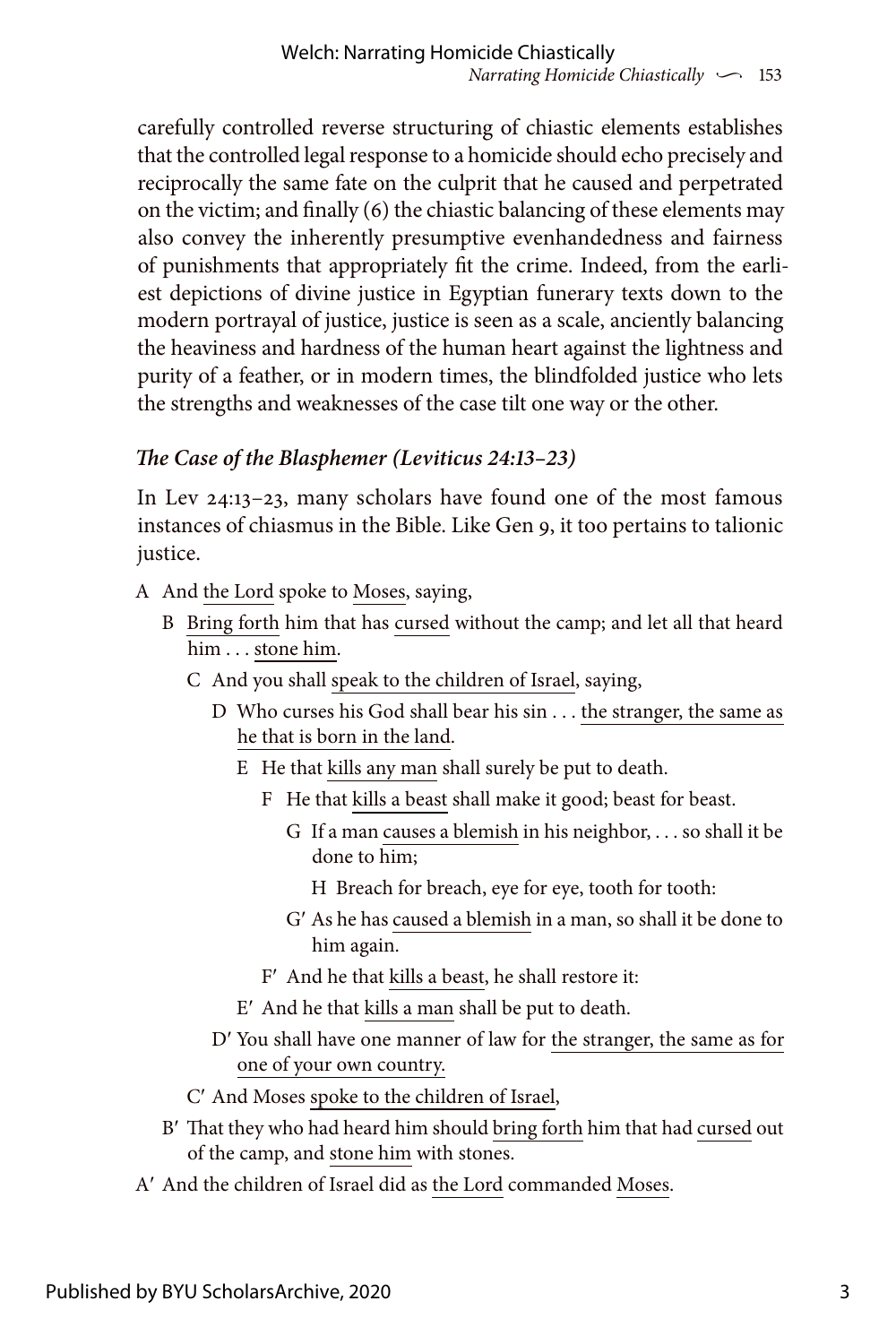My configuration above, which runs A to H and back to A, is close to Nils Lund's, Jacob Milgrom's, and Bernard Jackson's.<sup>7</sup> I do, however, welcome the argument Timothy Willis has advanced that lines D and D′ should each be separated into two lines, strengthening the overall result by adding to the length of this structure.<sup>8</sup> Willis also contends that the use of chiasmus in this passage—even if occasionally and probably purposefully imbalanced—is quite "undeniable," and both Willis and Jackson skillfully argue that chiasmus is useful in several ways in this difficult case.

Although the case out of which this text arose did not involve a homicide but a blasphemous offense against God, the general rule regarding homicide is mentioned in E and E′, framing the beginning and ending of the central block of talionic formulations that stand at the heart of this text.

As it does in Genesis 9, chiasmus again—but here more fully serves the purpose of focused clarification, emphatically highlighting "the legal principle that lies at the core of " the decision in this case—the talionic principle, eye for eye, tooth for tooth.<sup>9</sup>

Bernard Jackson has shown that *ka'asher* is a crucial word here. It has a qualitative meaning: "just as that" he has done, so "in the same way as that" shall be done to him. This expression appears only twice in this text—in G and G′ (24:19–20), and thus the chiastic structure draws the qualitative importance of this legal guideline doubly to attention.

At the same time, the three appearances in H of the quantitative *tachat* formula at the very center of this structure (a blemish *tachat* a blemish, an eye *tachat* an eye, one tooth *tachat* one tooth) are thus chiastically "enveloped" by the two *ka'asher* appearances in G and G′, and thereby chiasmus communicates the judicial unification of these two traditional expressions or legal rubrics.<sup>10</sup> As Bernard Levinson has also shown,<sup>11</sup> chiasmus can be used for tying together two legal traditions, and that is what it does here.

Additionally, Willis points out that the comparatively strong use of the intensive infinitive in E ("shall *surely* be put to death") serves to propel or "push the reader forward toward the center of the chiasmus," where the case's rationale is explained.<sup>12</sup>

Modern readers find it unsettling that a person, especially a noncovenant-making resident alien, should be executed for blaspheming or cursing God. As Willis points out, the chiastic structure in this judicial narrative "places the [most ordinary applications of] the talionic principle at the center, but it then proceeds [outward] from that principle in steps of ever-increasing import."13 Thus, chiasmus serves a gradational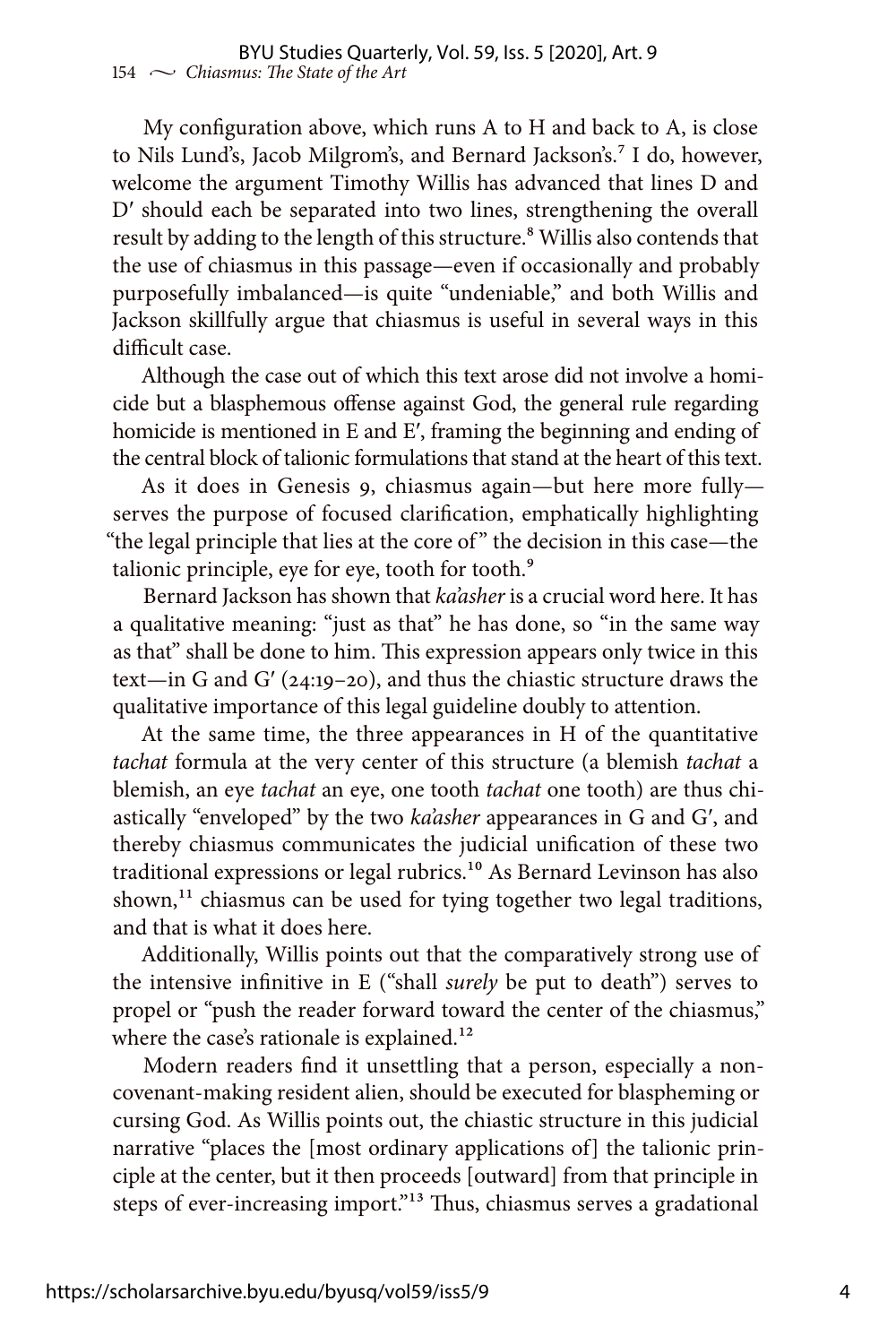function here: the loss of one eye, or of a tooth, or a broken bone (in H), is not as severe as being marred, maimed, or rendered ritually defiled (G).14 And that is not as severe as killing livestock (belonging to someone else, F), which is not as severe as homicide (E), which in turn is not as severe as blasphemy (D), which is most important and what this case was all about. This escalating chiastic ordering sustains the conclusion of Ze'ev Falk that "idolatry and other forms of insurrection against the suzerainty of God were the most serious of crimes"<sup>15</sup> under biblical law. Thus, as Milgrom has argued, the Holiness Code is particularly concerned that even a resident alien (*gēr*) is capable of polluting the "holy land of promise" by such blasphemy. This is the legal holding established in this case.<sup>16</sup>

Finally, Willis sees the comparatively simple verb form in E′ ("shall be put to death" instead of "shall *surely* be put to death" in E) as serving to resolve the case in a simple, settled summation.<sup>17</sup> In this way, the chiastic structure gives this legal account a sense of completion and finality. Paul Gaechter called chiasmus a "closed form,"18 and with this characteristic in mind, we can equally say, this case is closed.

## *The Law of Homicide (Numbers 35)*

In Num 35, we discover yet another example of chiasmus. This entire chapter is rightly seen as a unit, discussing not only the laws of homicide but also how a slayer may find asylum in a Levitical city of refuge:

- A Establishment of six Levitical cities of refuge, in the land of inheritance  $(1-8)$ 
	- B Protection from the avenger comes by standing before the congregation in judgment (9–15)
		- C Incriminating Factors: The slayer used dangerous implements—iron weapons, thrown stone, or hand weapon of wood (16–18)
			- D Execution of the penalty: Avenger himself must do the slaying when he meets the slayer (19)
				- E Standard for determining state of mind: If hate, lying in wait, or enmity, the slayer is guilty (20–21)
			- D' Execution of the penalty: Avenger shall slay him when he meets the slayer (21)
		- C′ Mitigating Factors: The slayer acted suddenly, no enmity, no lying in wait, not desiring (22–23)
	- B′ The congregation shall judge, shall deliver protection (24–25)
- A′ Remain in a city of refuge until death of high priest, throughout generations  $(26-29)$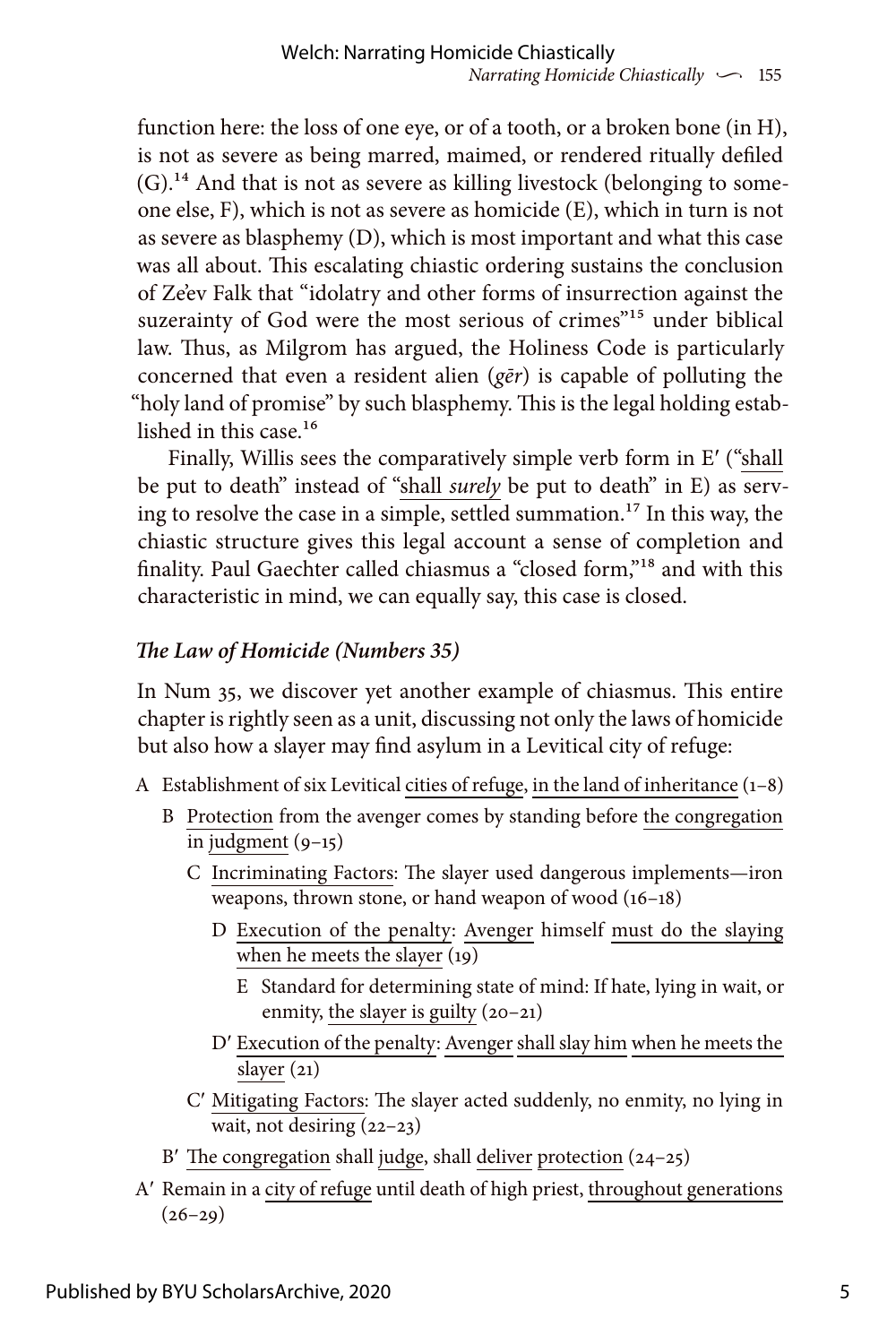Chiasmus is particularly used here to contrast and distinguish unprotected killings from those killings that can be protected by the city of refuge.<sup>19</sup> In addition, this entire chapter can be seen as chiastic, with chiasmus serving a number of further functions.

For example, the centering function of chiasmus (in E) helps to clearly state the essence of this law. The only issue, which the assembly in the city of refuge really needs to decide, is whether the slayer has or has not acted out of a preexisting hate or animosity toward the victim by preplanning or deceptively lying in wait. If he has not, the normal penalty of death does not apply to his case.

But if the killer has not fled to the city of refuge and an avenger inadvertently meets him, the avenger is to slay the killer and shall carry out the execution himself (D). This requirement is stated twice, to be doubly clear. The meeting must be by happenstance, and the avenger must act alone and cannot be assisted by a gang on the prowl in a blood feud. One of the natural functions of chiasmus is to give a sense of order. The form of this law aims to enhance and insure feelings of orderliness, patience, and peace in the aftermath of a killing, as opposed to chaos, haste, revenge, and feuding.

Once at the city of refuge, the standards to be applied in the case of the Avenger v. Killer are given in the C sections. The contrastive powers of chiasmus plainly establish, on the one hand, the presence of physical implements that presumptively point to the guilt of the killer, and on the other hand, the absence of certain hostile states of mind that would tend to exculpate the killer. As Bernard Jackson observes, "Thus by the use of a literary device, the draftsman has sought to preserve the traditional binary oppositional structure, while at the same time offering a more comprehensive and explicit account of the range of possible situations."20

The synthetic function of chiastic parallelism then brings into play respective roles and duties to make this system work. To encourage the accused to seek refuge and assure them, Numbers 35 promises certain protections from the avenger. However, to claim those protections the suspect, for his part, must willingly submit to the jurisdiction and judgment of the men of the congregation (B). And the members of the assembly, for their part, must undertake the duty of judging righteously according to these stated rules and protecting the exculpated killer (B′), provided he stays inside the city of refuge (A).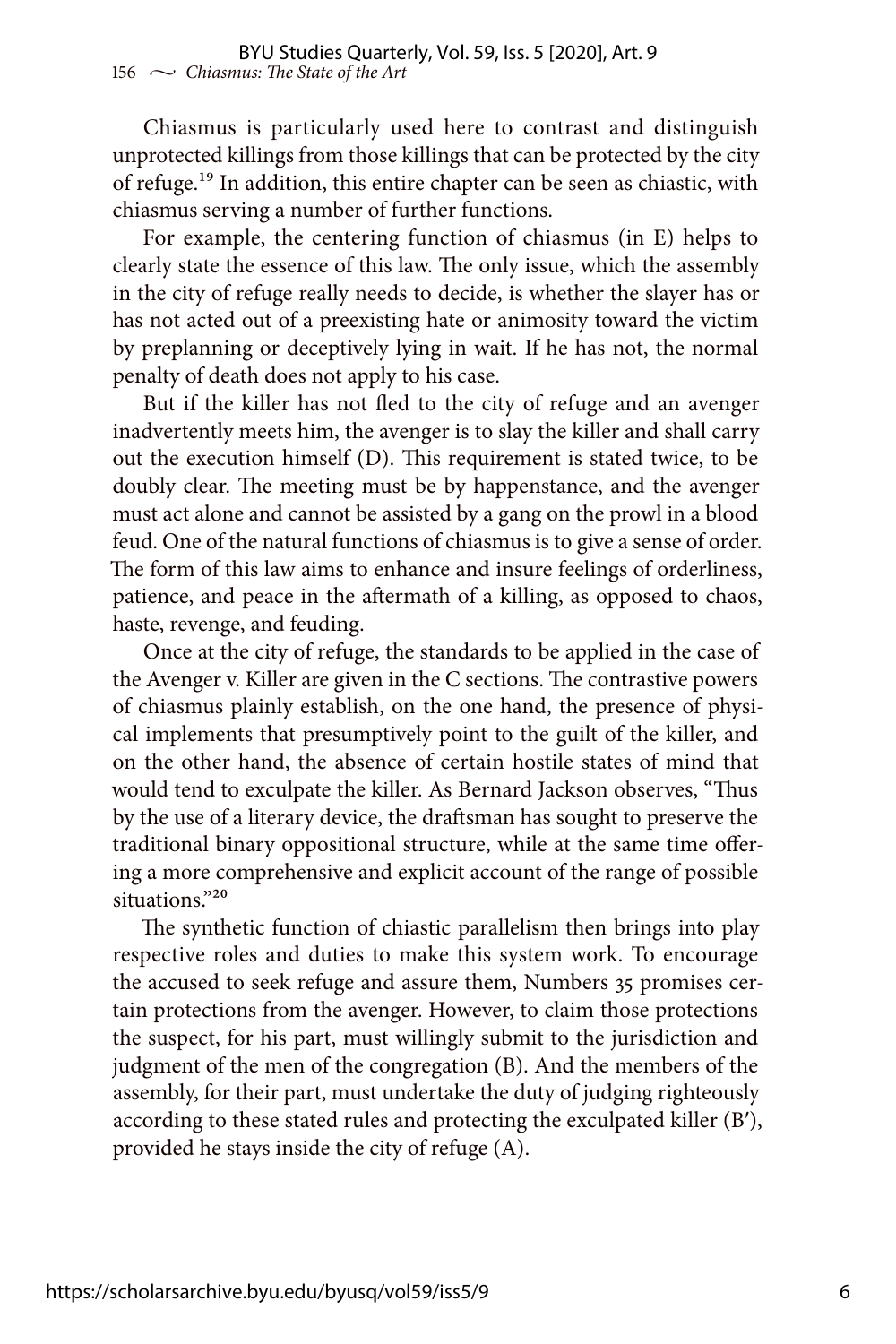## **Chiasmus in Homicide Narratives**

Keeping the statements of law discussed above in mind, we now turn to homicide narratives. As can be expected, Israelite narrators or Jewish audiences would have likely been very aware of the traditional legal rules and procedures regarding homicide. The powerful effectiveness of chiasmus in these general laws, setting forth the expectations of what should happen in a case of homicide, would most likely have preconditioned listeners to pick up on the subtle, but even sometimes not so subtle, uses of chiasmus in telling stories about homicides and drawing morals from these memorable accounts.

It is interesting that certain elements that figure prominently in what we would call the law codes do not appear at all in the twenty-three biblical homicide narratives. For example, cities of refuge play no role in these stories. (Of course, in most cases, the slayer is not even remotely entitled to seeking refuge.) And whereas the law codes focus on objective evidentiary tests and subjective inquiries into the state of mind *of the slayer,* the narratives focus quite incisively on the blameworthiness *of the victim* and, in addition, on the consequent operation of the hand of God in bringing about the slaying of the wicked.

Consider the following five narratives, all of which make use of chiasmus. Chiasmus serves many of the same purposes in these stories that we have identified above in the law codes. In addition, the use of chiasmus in these stories may tend to align these otherwise disturbing accounts with underlying senses of human law and justice, as well as divine order and righteousness.

## *Narrative 1. Abimelech's Killing of Seventy of His Brothers (Judges 9:56–57)*

- A So repaid God
	- B the wickedness of Abimelech
		- C done to his father to murder seventy of his brothers
	- B′ and all of the wickedness of the men of Shechem
- A′ brought God on the head of them

In Abimelech's fratricide (Judg 9), Abimelech killed all but one of his seventy-one brothers, butchering them "upon one stone" (9:5, 18), and then went on a rampage trying to make himself king. He eventually died after a woman threw a piece of a millstone off a tower and cracked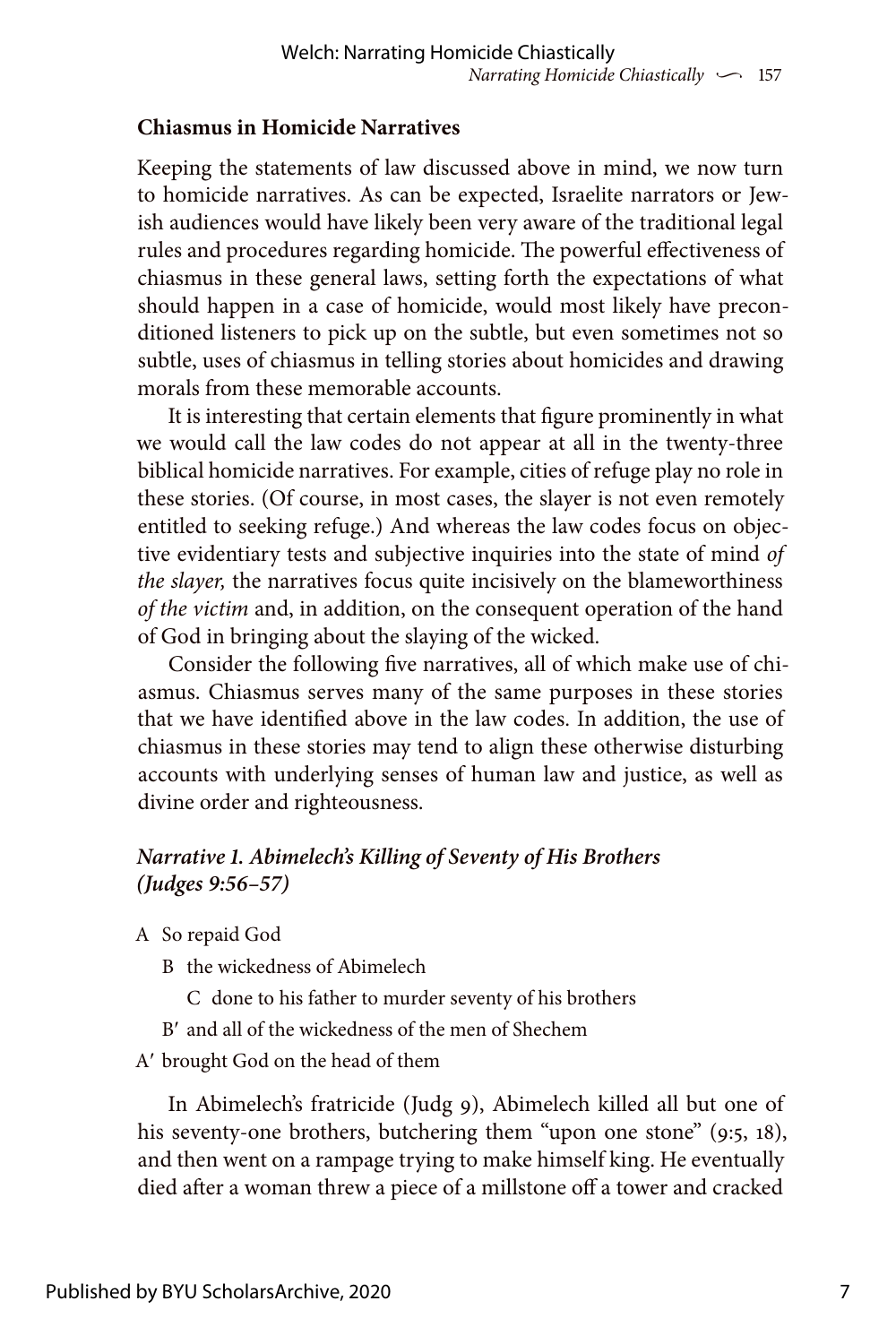Abimelech's skull. We are not told if she threw this stone "awares" or "unawares" (as Num 35 might have asked), but neither would one assume that she had the skill to hit Abimelech squarely on the head. Abimelech was then killed, at his own request, by his shield bearer, so that no one could say that he had been killed by a woman (9:53–54).

This is more, of course, than just poetic justice, stone for stone. This is a narrative example of the principle of divine retributive justice, in which the doer of wickedness "suffers in return the same evil he has inflicted on another."<sup>21</sup> Abimelech suffered an equivalent talionic punishment at the hand of God, as "God rendered the wickedness of Abimelech" back unto him (9:56). God's intervention was needed to stop Abimelech's campaign, which threatened to unravel the entire nation, and as a result, no one ever wonders why the woman who dropped the broken piece of millstone was not accused of homicide.

The five-line chiastic resolution at the end of this episode is characteristic of most clever chiasms. It brings to light a new realization, based on a turnabout, following a rhetorical rule of reciprocity. As Robert Hariman has observed, "the symmetrical logic of the verbal [chiastic] figure is mapping some cosmic order."22 Even something as mundane as the chiasm "he who fails to prepare, prepares to fail" communicates an incontrovertible truth of natural consequences of cosmic proportions. Terribly unsettling cases such as Abimelech's, which deal with atrocious homicides, can be somewhat domesticated by a chiastic resolution of its discord. In Hariman's words, "the [chiastic] device is obviously intended to please: witness the neat arrangement, the formal precision, the deft turn, . . . the satisfying resolution of an argument or other complex relationships"23 that chiasmus brings to our rhetorical table.

## *Narrative 2. The Case of Phinehas (Numbers 25)*

Phinehas, a grandson of Aaron the High Priest, spontaneously took the law into his own hand and killed Zimri, the son of a Simeonite prince, and his consort Cozbi, the daughter of a Midianite chief, who in plain sight had defiantly come into the camp together and apparently committed sacrilege, being together after such relationships had been forbidden. God had commanded the people to abate this apostasy and hang the heads of offending people up before the Lord. This account in Num 25 is structured chiastically: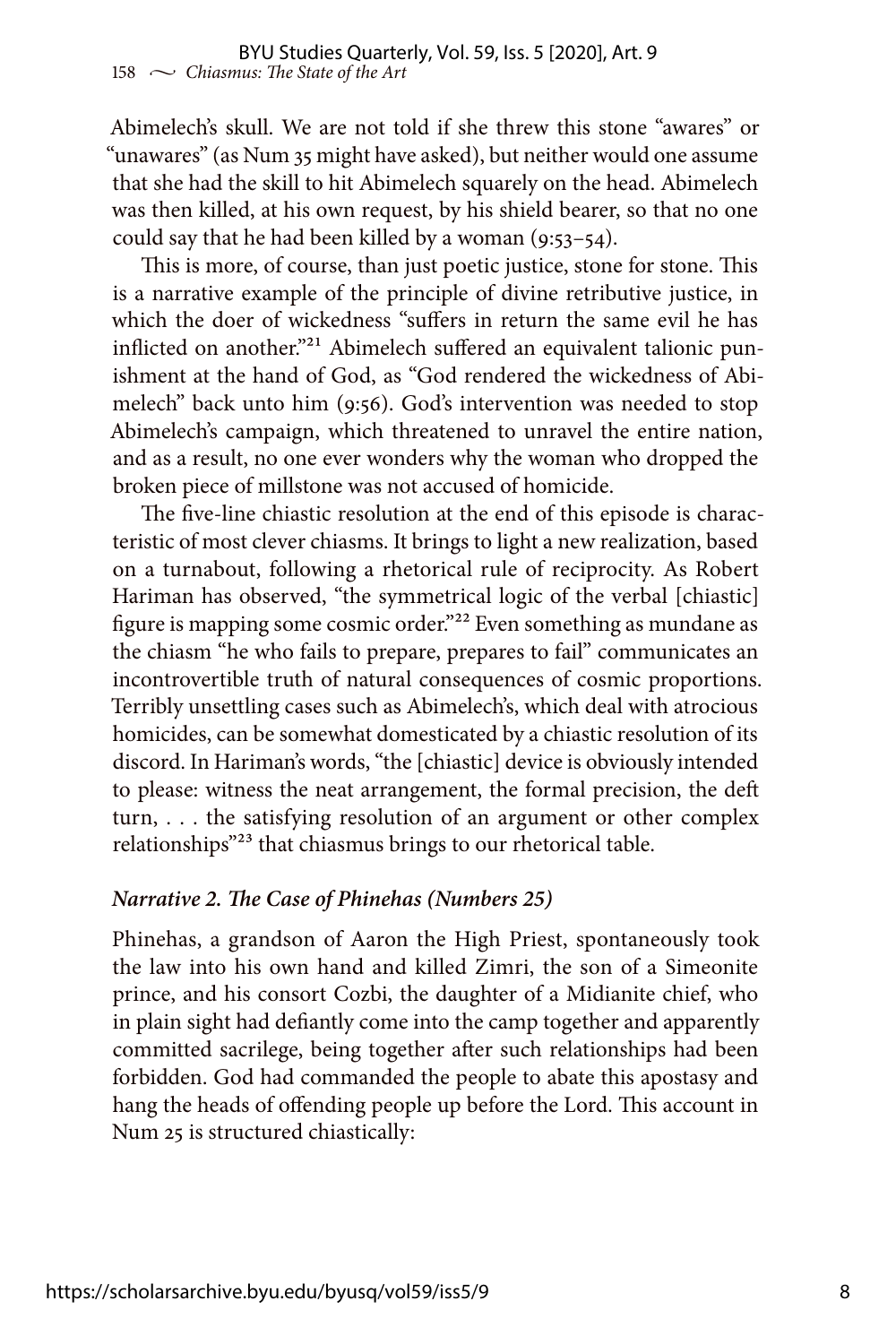- A the people commit whoredoms and idolatry in the matter of Baal-Pe'or, and Moses commands that everyone who had committed these crimes be killed.  $(1-5)$ 
	- B the flagrant appearance together of an Israelite man and a Midianite woman in the sight of Moses and all the people. (6)
		- C the bold action of Phinehas, the son of Eleazar, the son of Aaron, piercing the offending man of Israel and the Midianite woman with his javelin.  $(7-8)$ 
			- D the plague was averted for most, but only after twenty-four thousand had died of the plague. (8–9)
		- C′ the zealous action of Phinehas, the son of Eleazar, the son of Aaron, turned back the wrath of the Lord from the children of Israel.  $(10-11)$
	- B' Moses is told to pronounce a covenant of peace with the people (12-13), and the names of Zimri and Cozbi are given. (14–15)
- A′ a mandate given to vex the Midianites (twice) because of their guile in the matter of Pe'or (mentioned twice). (16–18)

What does chiasmus contribute legally to this narrative? The text centers on a positive view of Phinehas's preservation of the people of Israel, whose condition was in serious difficulty, with twenty-four thousand having already died of the plague. By positioning at its center the fact that the plague ceased, the chiastic arrangement recognizes God's ratification of Phinehas's exceptional conduct.

By framing this central point with particular facts of legal significance, the narrative also justifies Phinehas in this extraordinary homicide. An unusual state of emergency clearly faced the entire nation, implicitly invoking the rare biblical principle that it is better for one man to perish than that the entire people be destroyed. Phinehas acted suddenly and spontaneously, a mitigating legal factor mentioned in the law codes in Exod 21 and Num 35. Phinehas had not been lying in wait to entrap or deceive Zimri and Cozbi, whose guilt was open and conspicuously obvious to all. Their defiant conduct went consciously contrary to Moses's public command and explicit warning at the beginning of the narrative. In the end, the case concludes with Moses pronouncing a covenant of peace between God and the people and doubly commanding them to vex the Midianites.

In this homicide case, chiasmus serves as a figure of thought, "a powerful engine for organizing, inflecting and generating ideas."<sup>24</sup> Decisions in hard legal cases, especially homicides, call for strong articulations that persuade and communicate details that might otherwise elude notice.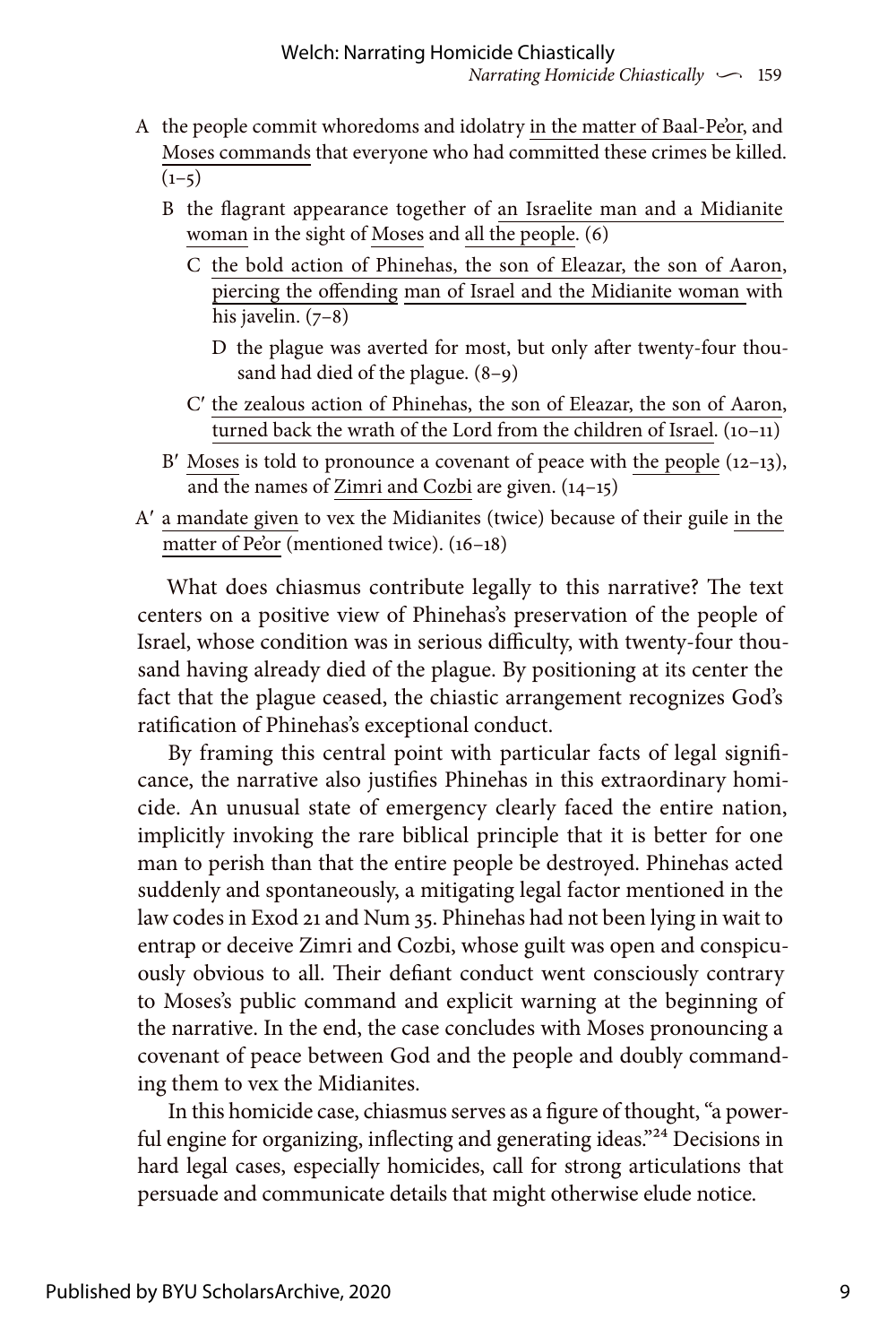#### *Narrative 3. The Killing of Gedaliah by Ishmael (Jeremiah 40–42)*

- A Johanan warns Gedaliah about Ishmael; but Gedaliah ignores this warning  $(40:13-16)$ 
	- B Ishmael's murderous deeds, even killing Gedaliah; he starts to flee to Ammon (41:1–10)
	- B′ Ishmael is about to be captured and killed, yet manages to flee to Ammon  $(41:11-16)$
- A′ Johanan rescues people and they ask Jeremiah: "tell us which way we ought to go" and what to do; but they ignore his prophetic advice (42:2–3).

In the rarely discussed killing of Gedaliah by Ishmael (Jer 40–42), Ishmael, an agent of an Ammonite king, secretly killed Gedaliah, the Babylonian-appointed governor of Jerusalem. At the same time, Ishmael also killed all of the Jews in Gedaliah's palace—suspecting them of collaboration with the Babylonians—as well as seventy unsuspecting Jewish pilgrims who happened to be there, in the wrong place at the wrong time. But he spared ten of those Jews, who apparently reported to Johanan what Ishmael had done, and Johanan comes and rescues the people. They ask Jeremiah where they should go, but when the prophet says that they should not go to Egypt, they ignore his advice, just as Gedaliah had ignored Johanan (Jer 40:13–41:2; see also 2 Kgs 25:25).

The scriptures are all about life and death decisions, spiritual if not physical. The key to this narrative is realizing that, in the beginning, Gedaliah's foolish ignoring of Johanan's warning resulted not only in his own death but in the deaths of many other people. In the end and in the same way, the rescued people foolishly ignore the words of Jeremiah. Just as many innocent people died at the hand of Ishmael, many unsuspecting people may well die as these rescued people still have not learned to heed the word of the Lord. Rather than allowing readers to turn their anger and condemnation toward the murderous Ishmael, this chiastic narrative shows people how they should turn their horror about Ishmael's slaughter inward toward themselves, in not heeding prophetic directions.

## *Narrative 4. The Slaying of Holofernes*

In the apocryphal book of Judith, a virtuous and wealthy widow named Judith, acting on her own initiative, managed to endear herself to Holofernes, the Assyrian commander who was besieging Jerusalem. (This story is hard to situate historically. It may be set at a time following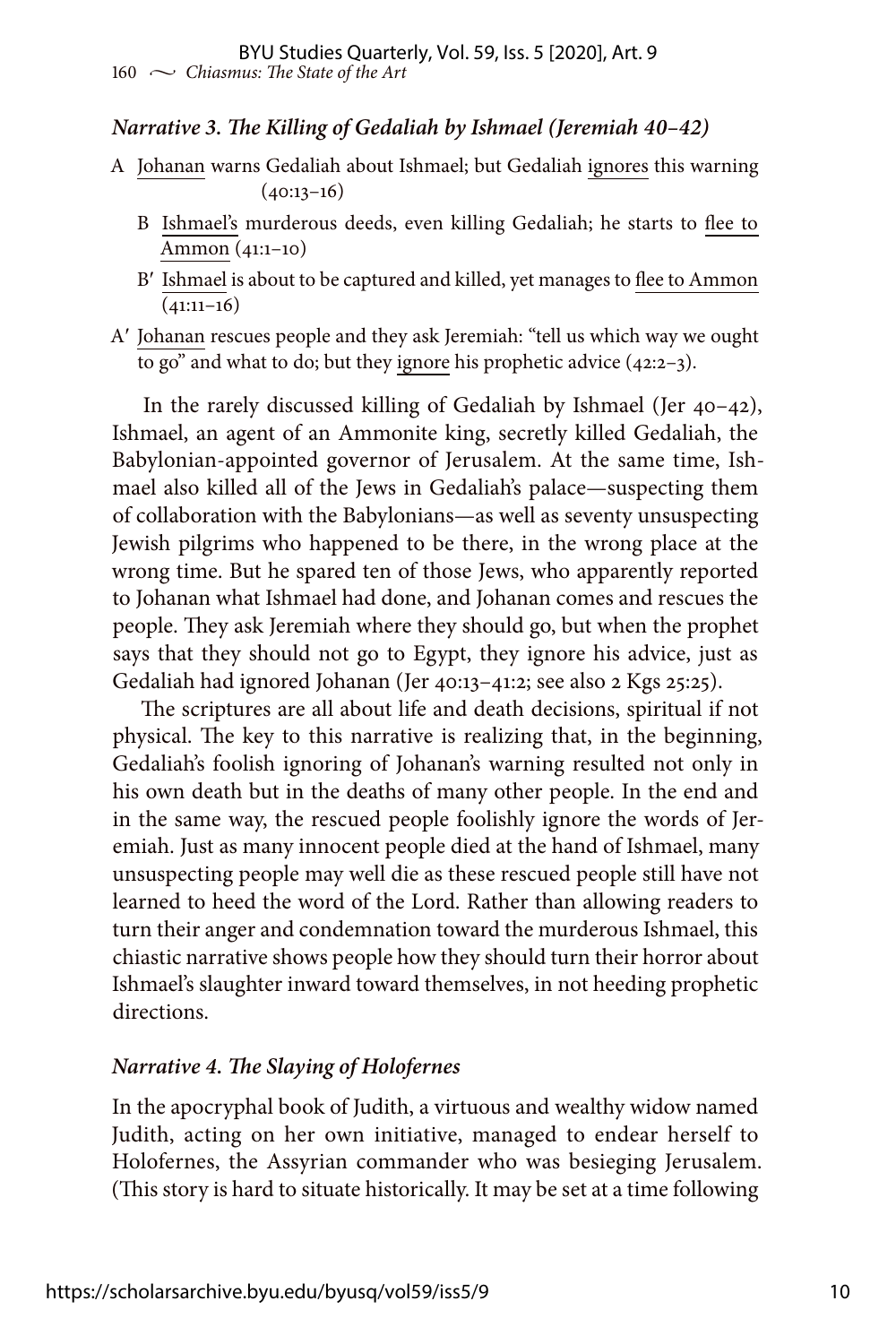the Assyrian conquest, or shortly after Lehi and his family had fled from Jerusalem after being warned by the Lord of the coming attack by the Babylonians, or the story may be drawn from a composite of folkloristic recollections.) In any event, Judith managed to behead a drunk Holofernes in his own tent, at night, and with his own sword. Toni Craven, whose work is followed quite widely, has identified several chiastic features in this narrative, $25$  essentially dividing this famous story into two halves, both of which are chiastic.

#### **The Warning of Holofernes and Failure of Achior's Diplomatic Attempt (Jdt 1:1–7:32)**

- A The Assyrian campaign against disobedient vassal nations; the people surrender (1:1–3:10)
	- B Israel hears and is terrified greatly; Joakim orders war preparations  $(4:1-15)$ 
		- C Ammonite king Achior warns Holofernes, who mocks and expels Achior (5:1–6:11)
		- C′ Achior is received into Bethulia; he talks with the people of Israel  $(6:12-21)$
	- B′ Holofernes orders war preparations; Israel sees and is terrified greatly  $(7:1-5)$
- A′ The campaign against Bethulia; the people want to surrender (7:6–32)

## **The Slaying of Holofernes (Jdt 8:1–16:25)**

- A Introduction of Judith (8:1–8)
	- B Judith plans to save Israel (8:9–10:8, centering on Judith's prayer in 9:1–14)
		- C Judith and her maid leave Bethulia (10:9–10)

D Judith beheads Holofernes (10:11–13:10a)

- C′ Judith and her maid return to Bethulia (13.10b–11)
- B′ Judith plans the destruction of Israel's enemy (13:12–16:20)
- A′ Conclusion about Judith (16:1–25)

Why might chiasmus have been used in telling this dramatic story? Again, an interpretive key can be found at the centers of these two halves. In the first, it becomes clear that Holofernes was warned by Achior, but gave him no heed, and then mocked and expelled him. Although the Israelites received Achior, from beginning to end of this section, the Israelites were terrified and wanted to capitulate. Thus, the stage is set, with the Israelites not seeking God's help, but most of all with Holofernes setting himself up for his own demise, not unlike Gedaliah.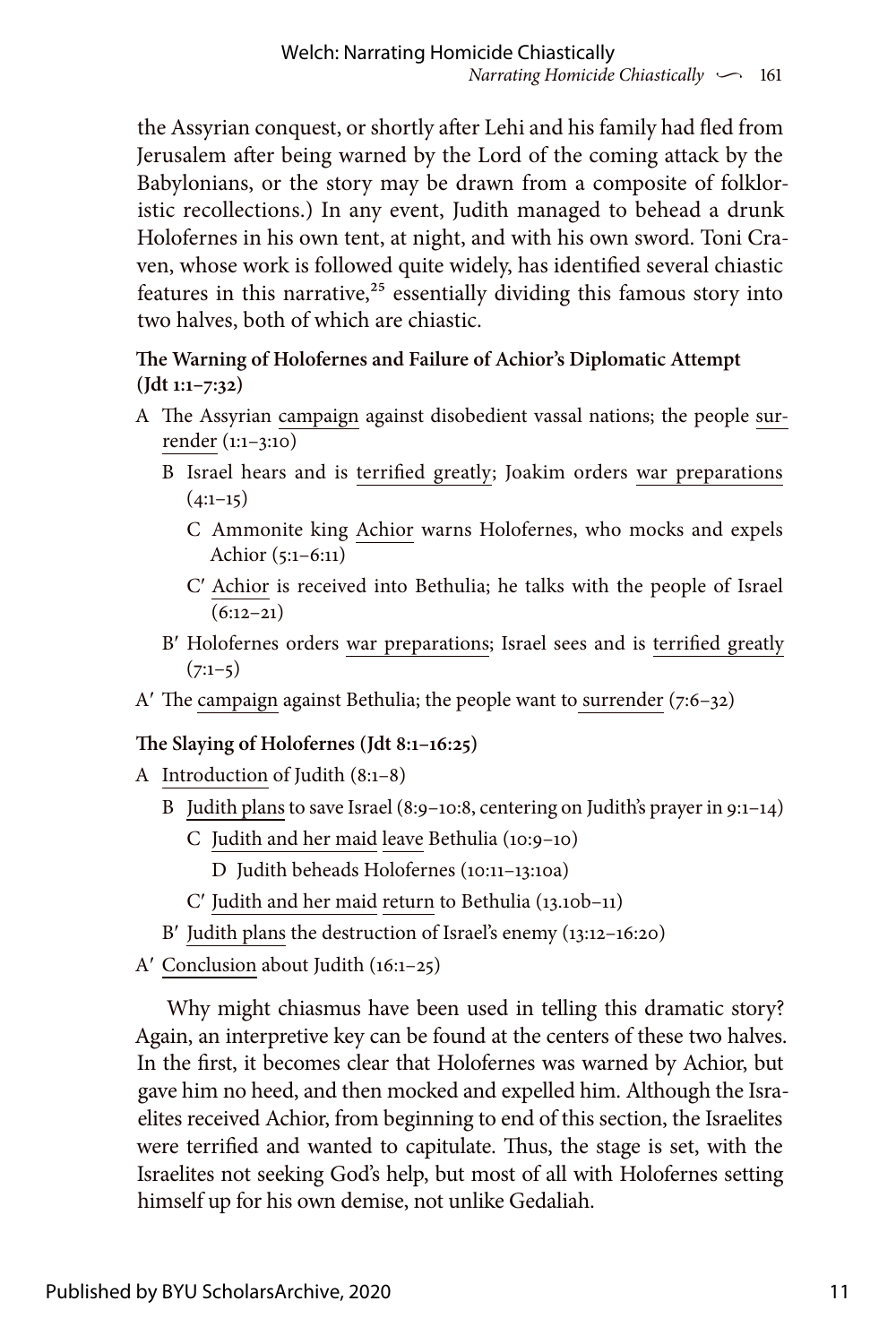When Judith announces her plan to save Israel, she is discouraged by the Israelite leaders. She prays and turns her fate over to God, not knowing how her plan will turn out. Judith wiles her way into Holofernes's tent, gets him good and drunk, and beheads him with the same sword that he had planned to use in killing the Israelites. Amazingly, Judith and her servant return to the Israelite camp, carrying the head of Holofernes, without being detected. Dramatically, but also legally, this decapitation is the climax of the entire story, as the chiastic structure makes abundantly clear.

## *Narrative 5. The Slaying of Laban (1 Nephi 4:4–27)*

Finally, the slaying of Laban in 1 Nephi in the Book of Mormon is also quite a dramatic instance of chiasmus. For the purpose of demonstrating the chiastic structure, I have arranged this narrative using headings, as follows:

- A *Without the Walls of Jerusalem:* They [my brethren] did follow me up until we came without the walls of Jerusalem, And they [did] hide themselves without the walls (4)
	- B *Towards Laban's house:* Went forth towards the house of Laban (5), not knowing beforehand the things I should do (6). Near unto the house of Laban was a drunk man (7): it was Laban (8)
		- C *Sword:* I beheld his sword, the hilt was of pure gold and the blade was of precious steel (9)
			- D *Spirit:* I was constrained by the Spirit that I should kill Laban (10) And the Spirit said unto me again (11)
				- E *Delivered into thy hands:* Slay him for the Lord hath delivered him into thy hands (12)
					- F *Perishing:* The Lord slayeth the wicked to bring forth his righteous purposes; it is better that one man should perish than a nation should dwindle and perish in unbelief (13)
						- G *The Law and Commandments:* Inasmuch as thy seed shall keep my commandments, they shall prosper in the land of promise (14). I also thought they cannot keep the commandments according to the law of Moses, save they should have the law (15)
					- F′ *Imperishable:* I also knew that the law was engraven upon the plates of brass (16)
				- E′ *Delivered into my hands:* And again I knew that the Lord had delivered Laban into my hands (17)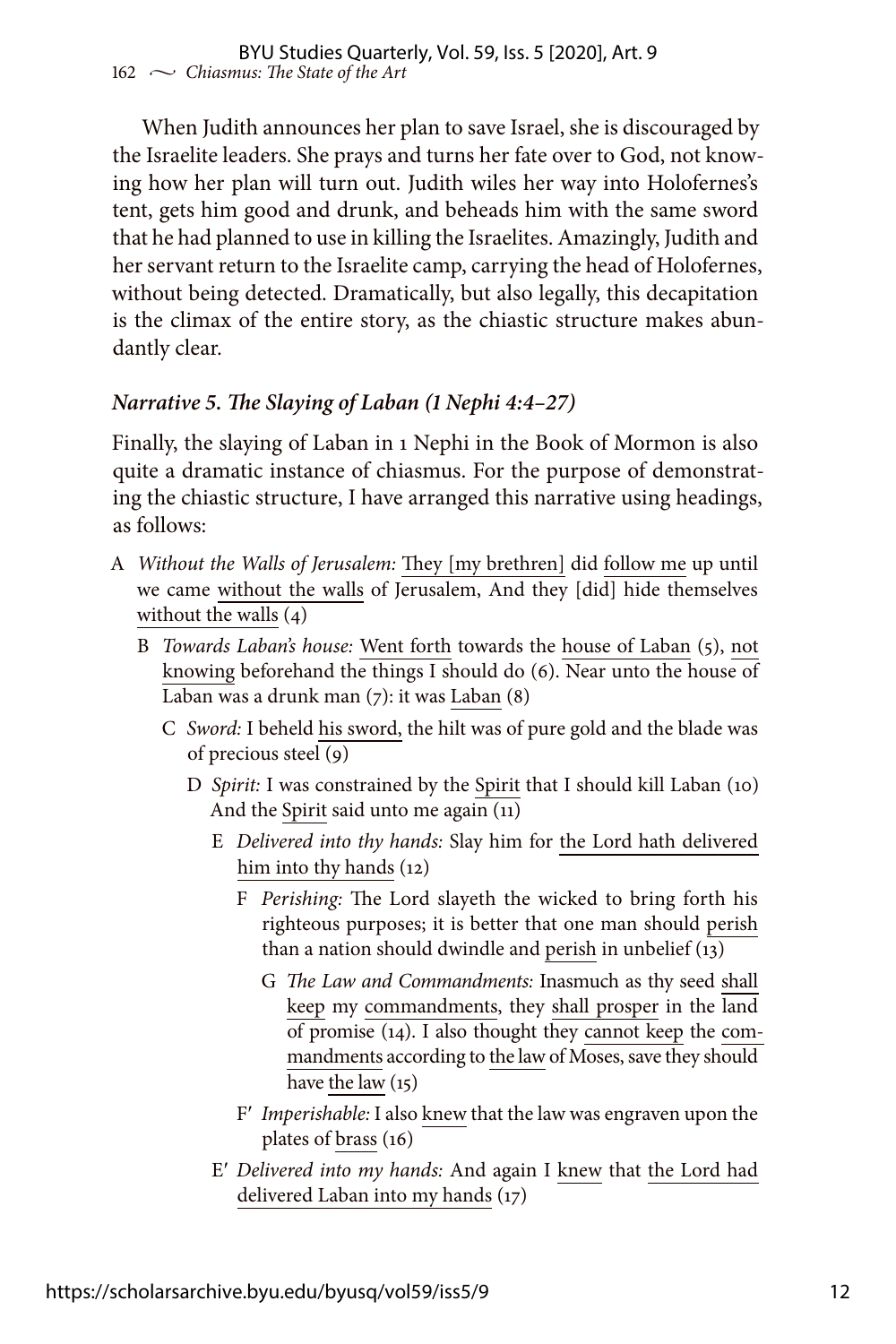D′ *Spirit:* Therefore I did obey the voice of the Spirit (18)

- C′ *Sword:* I took Laban by the hair of the head and I smote off his head with his own sword (19)
- B′ *Laban's House—his treasury, his servant, his voice:* I went forth unto the treasury of Laban, servant of Laban, voice of Laban (20) Confused, supposed me to be his master Laban (21, 22), spoke as if Laban (23)
- A′ *Without the Walls of Jerusalem:* To my elder brethren who were without the walls (24) Zoram did follow me, as I went forth unto my brethren who were without the walls  $(26-27)$

As I have previously argued, any person proposing a text as chiastic has a burden of persuasion that the text is, to some extent, chiastic.<sup>26</sup> In addition to the obvious reverse parallelism of key phrases from Old Testament law and legal precedents, and the reverse repetition of words or phrases applying that law to the specific facts of the narrative, let me mention six other chiastic strengths that I see in this text.

First, this text has a clear geographical boundary marker, "without the walls of Jerusalem," at the beginning of the narrative and again at the end—not quite an inclusio, but a clear enough narrative boundary.

Second, in B and B′, Nephi "goes forth" (*lekleka,* perhaps an intertextual allusion to Gen 12:1) to Laban's house and then "goes forth" to Laban's treasury. Laban is named three times in B and seven times in B′. Confusion or mistaken identity also occurs in B and B′, probably because of the darkness of the night. All this mitigates the intentionality of Nephi's venture: not knowing beforehand what he should do and not lying in wait for Laban.

Third, the sword (hilt and blade) is in C, and the sword (hair and head) is in C'. The sword reappears in B' but it occurs there in a subsidiary chiasm with sword/garments in v. 19 and garments/sword in v. 21.

Fourth, the Spirit speaks to Nephi three times in D and E, first constraining Nephi to kill Laban and twice saying, "the Lord hath delivered him into thy hands." This is answered in E' and D', where Nephi uses these same key words (which he must have known from Exod 21:13), "again I knew that the Lord had delivered Laban into my hands, for this cause that I might obtain the records according to his commandments," and therefore Nephi obeys the voice of the Spirit.

Fifth, near the center of the text is the affirmation that the Lord slays the wicked (as we have seen in Abimelech). In their worldview, Nephi didn't kill Laban, the Lord did.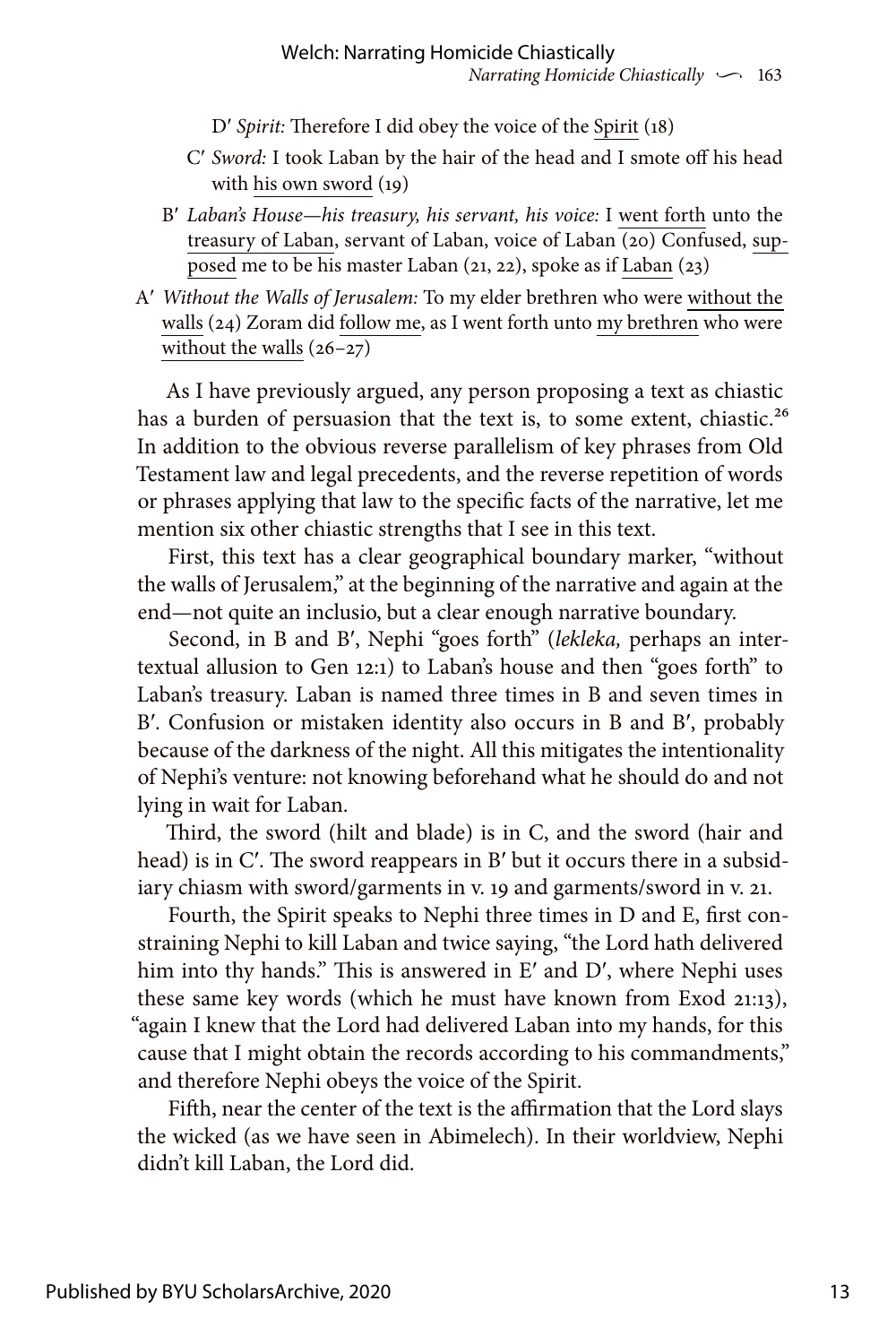And finally, a rhetorical question sometimes comes at the center of a chiastic structure, and in some Old Testament narratives we find the killer closely interrogating or cross-examining him- or herself before doing what needed to be done. Here in the center of this text, we find Nephi first remembering the words of the Lord promising that his seed would prosper if they kept the commandments, and second realizing that his posterity must have the law in order to know and keep the commandments. That is the central pivot or tipping point of Nephi's narrative.

I do not suggest that this is a perfect chiasm. The facts come first in this story. But Nephi's story-telling is clearly enhanced by his use of chiasmus.

This elaborately narrated story establishes several fundamental norms at the beginning of the Book of Mormon, including such themes as the importance of having and following the written law, of receiving and hearkening to the spirit of the Lord in all things, and of knowing that God will prepare a way for his people to accomplish the things that he has commanded them to do. But in order to establish those norms memorably and legitimately, the legality of the slaying of Laban needed to be presented by Nephi as effectively as possible. 1 Nephi 4 does this in many ways. Of the eight main rhetorical strategies I have identified in biblical homicide accounts, Nephi uses seven of them—and chiasmus is one of the main ones.

## **Purposes Served by Chiasmus in Homicide Texts**

Let us consider why Nephi, specifically, or why any writer of legal text, generally, would have used chiasmus. Several reasons can be suggested. They might be catalogued under thirteen headings.

#### *Propelling Logic and Persuasiveness*

Chiasmus was a familiar and effective way to narrate a legal story in Nephi's culture. Nephi needed to persuade not only the future readers of his record but, most urgently, his family members. No one else was present when Nephi took Laban by the hair of his head (as Judith likewise did alone to Holofernes), and so there were no witnesses. His brothers had no idea what had happened and even thought that Nephi (in Laban's armor) was actually Laban who had just killed Nephi! While this lack of witnesses means that Nephi could not have been convicted in a court willing to follow the two-witness rule in Deuteronomy, it also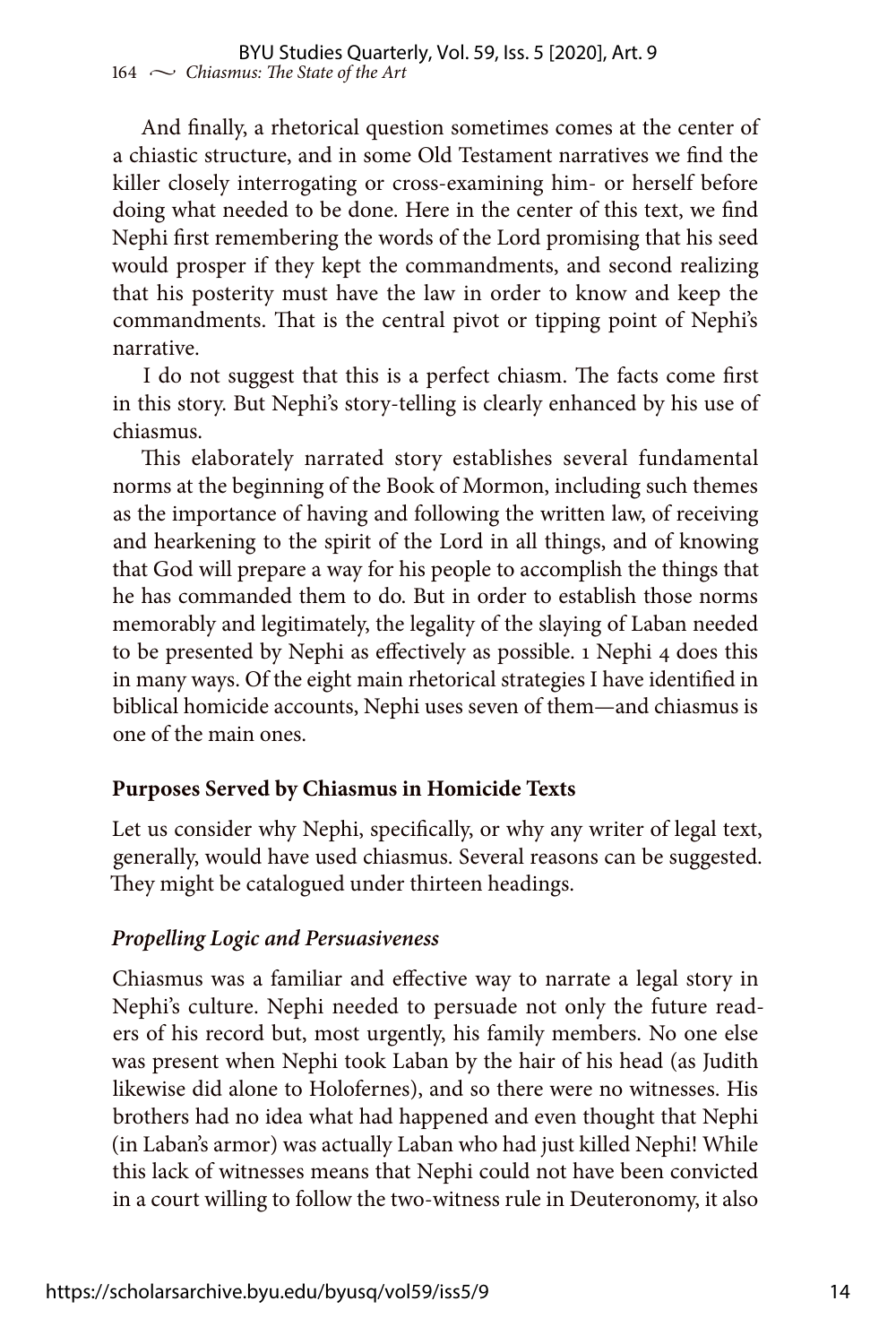meant that Nephi needed to convince a surprised Laman and Lemuel, as well as a stunned Zoram and others, that he was telling the truth about what happened when he was alone that night in Jerusalem. Chiasmus would help Nephi tell his story formally, articulately, dramatically, and convincingly.

## *Creating Order*

Chiasms segregate a complex body of rather random subjects or words into controllable units with boundaries. Chiastic ordering serves several purposes. It heightens the climactic turning point. Interestingly, as in the case of Judith, that climax is not the killing of Laban, but Nephi's personal deliberation and resolution that the need to make it possible for his posterity to obey the word of the Lord necessitated his killing of Laban. The ordering of the events leading up to and away from that centerpoint (G) gives a sense of divine order—a sense that God was at the center and was the driving force in unfolding these events in order of increasing importance *in* toward the fulfillment of God's will. This is similar to the gradational arrangement in order of increasing importance *out* from the center turning point of Lev 24.

The G element is in the prime position of importance, explaining the grave moral dilemma Nephi faced in the slaying of Laban and the preeminence, in Nephi's mind, of helping his people keep God's commandments.

The point made in F follows G in order of gravity and is key for weighing Nephi's culpability or lack thereof. It was commonly understood that in very limited circumstances, the righteous existence of a whole nation may require one life to be yielded for the survival of all (as happened in the chiastically narrated cases of Phinehas and Judith<sup>27</sup>).

Element E contains the succeeding pertinent principle. God delivering Laban into Nephi's hands is a crucial key trigger phrase from the law of homicide in Exodus 21:13.<sup>28</sup> Thus, the idea that God delivers enemies or adversaries into the hands of the slayer comes up frequently in homicide narratives,<sup>29</sup> as it does here.

Necessarily following E in consequence is D. The fact that Nephi heard and thus obeyed the voice of the Spirit of God is twice repeated. Nephi had measured twice and cut once.

The explanation that Laban's own sword had been made available to Nephi (C) and that Laban had previously threatened to use it against the four sons of Lehi is factually similar to the case of Judith using Holofernes's sword. These facts follow D in relevancy and add an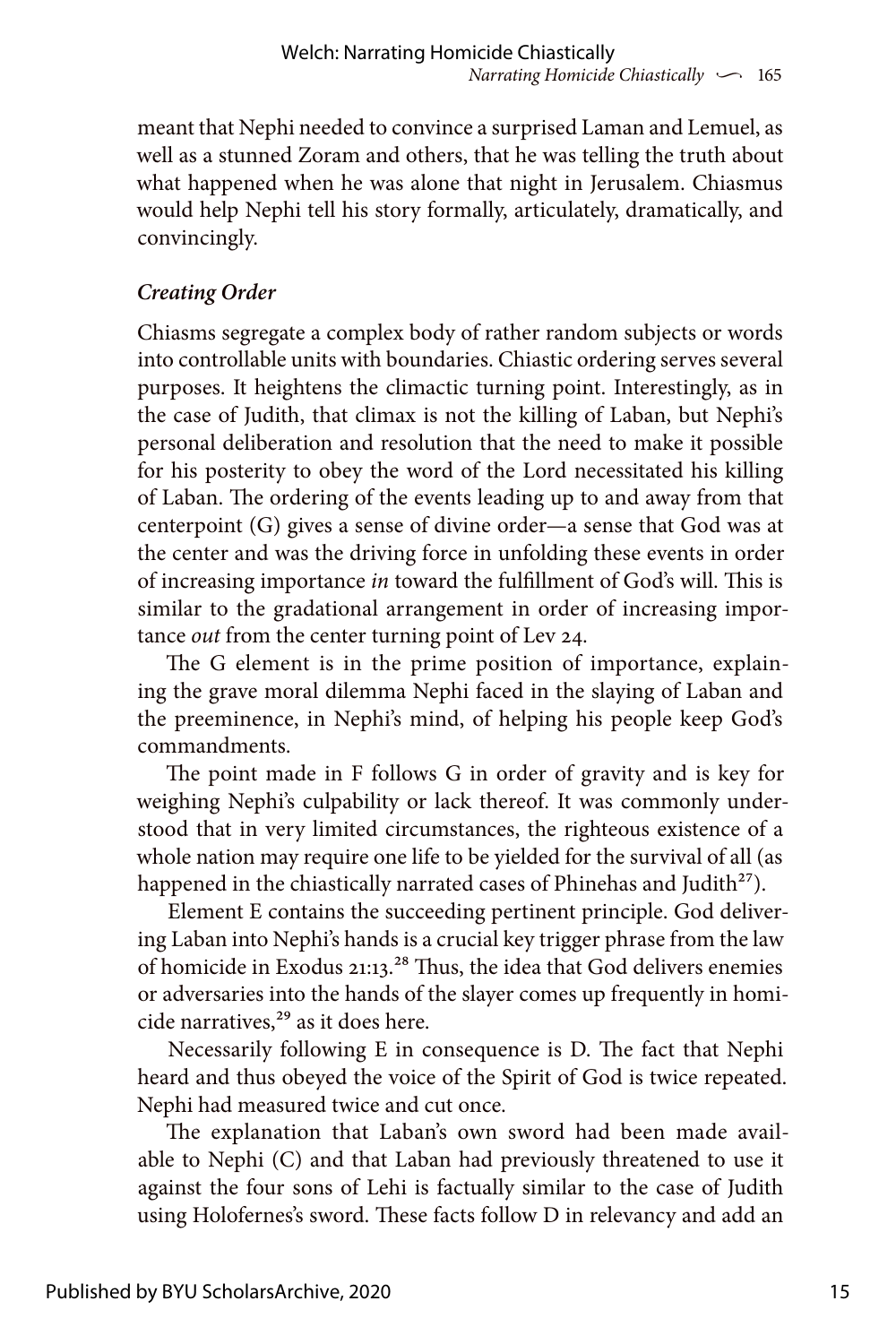element of talionic order to this account. The balancing effect of talionic retribution is closely akin to the balancing of chiasmus.

The next fact in order of significance is that Nephi was on his way to Laban's house with no plan as to how he was going to work things out with Laban (B). This establishes that Nephi had no preconception or intent to slay Laban.

And finally, a unique but less vital point in this story is that all of the events involving Laban happened within the walls of the holy city of Jerusalem (A). Ironically, Jerusalem had become, in Lehi's day, the main city of refuge, if not the only "place" that the Lord had designated whereunto a slayer who had acted reluctantly, against his will, without preplanning or lying in wait, might find asylum (under Num 35). Apparently, Nephi's story directs us to see some significance in that.

Any killing seriously disrupts the normal order. The chiastic organization of this account, which emphasizes the hand and will of God at several points in these events, restores world order and brings closure to this case. The chiastic form contains and packages the Laban story in a closed and ordered literary unit.

#### *Supporting Precedents*

Nephi's use of chiasmus emphasizes four legal sources from which the legality of the case derives, and it associates the story with the legal precedents on which its legality is to be judged.

First, parts of the phrase from Exod 21:13, "but God deliver him into his hand," are highlighted three times in Nephi's narrative (in D, E, and E').

Second, the narrative mentions the legal precedent established in legal stories such as those discussed above—"it is better that one soul should perish than an entire nation perish in unbelief" (F).

Third, the fact that Nephi had not been "lying in wait" is also worked into this chiastic structure. In B and B′, the narrative states that Nephi had no idea what he was going to do or how his daring, if not rash, plan was going to work out. According to the mitigating factors listed in the Law of Homicide in Num 35, this is strong evidence that Nephi had not preplanned or premeditated this slaying.

And fourth, also applying the legal rules outlined in Num 35, the fact that Laban's servant was also confused about what was going on (B′) proves that he and Nephi had not conspired.

One can almost hear Nephi making his case with these points to the assembly of judges in a city of refuge. All of these various legal justifications or defenses are thus unified here by chiasmus.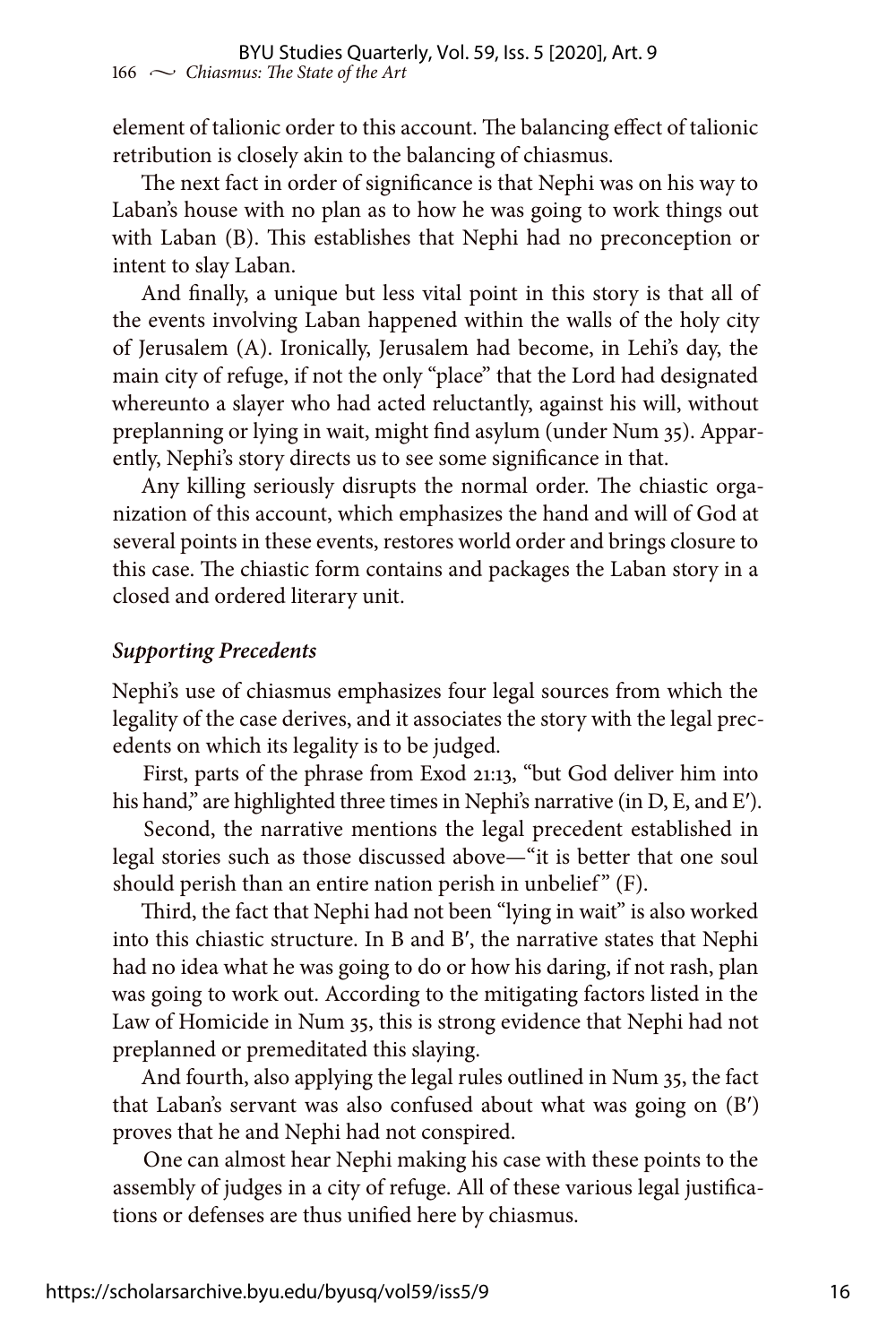## *Restoring Equilibrium*

As we have seen in several cases, chiasmus functions to restore balance, imbue an aura of authority, and contain or control a situation.

Functionally, chiasmus narrows the precedential value of any story by making the case truly one of a kind, and not a story that someone could ever voluntarily reenact. The laws, facts and circumstances of Nephi's case are so precisely set forth and chiastically intertwined that this case cannot be seen as setting any kind of legal precedent.

Chiasmus is unifying. It is aesthetically pleasing and satisfying. In classical ancient art, beauty was more often associated with form than it is among art critics today. Dealing with the ugliness of homicide cries out for a renewed sense of restored elegance in the world.

## *Processing Circumstances*

Law is circumstantial. Crimes don't just come out of nowhere. Circumstances vary as to what leads up to the crime, and what conditions or situations are presented to the perpetrator. The circumstances of each homicide are usually quite unique. Intent, motive, state of mind, anger, suddenness, degree of premeditation, preplanning, lying in wait, weapons or tools used, accident, negligence, group or gang involvement, military context, prior relations, and provocation are all important circumstances that need to be considered before appropriate judgment can be made.

The trial of every homicide case begins and ends with stories trying to explain those circumstances. The accuser or prosecutor constructs a story from the adversary's point of view, hoping to establish culpability. The accused or defendant's advocate presents a different story favoring the perspective of innocence. The decision-maker (whether a judge or jury, a council of elders in a Levitical city of refuge, or some other authorized adjudicator) will then hear the evidence to see which of those two stories, or perhaps some other story, is most credible and compelling. What this means is that the best storyteller generally wins. This packaging of toxic human conduct results in a peaceful outcome. Since chiasmus is a wonderful storytelling tool, one can see why homicide narratives might be enhanced by a dynamic chiastic organizing structure.

## *Probing Relevancy*

The legal concept of relevance is malleable. Anything probative or potentially significant can be admitted into evidence as "relevant" to the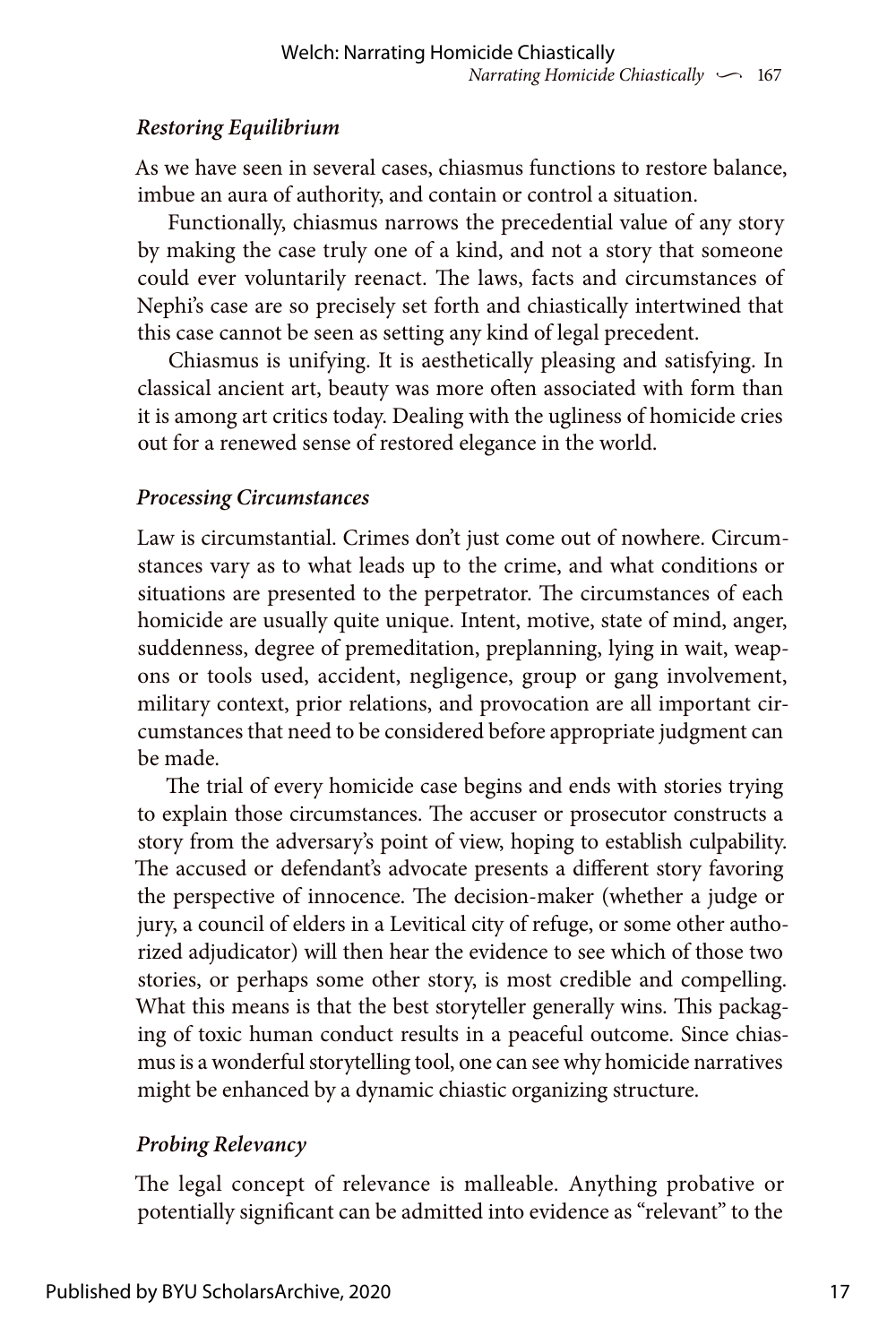case. This chiastic narrative manages to weave certain helpful facts into Nephi's factual account, making them relevant.

Chiastic homicide narratives make it clear that the wickedness of the victim is a relevant fact in the analysis of a case of homicide, especially when the victim had been strongly warned, as were Laban, Gedaliah, and Holofernes. Even though the law codes do not say so, the so-called victims got what they had coming, particularly since they ignored the words of prophets or messengers.

#### *Reinforcing Memory*

Working on the subconscious, chiasmus serves to make these particular stories memorable. Society wants to deter, constrain, curtail, and prevent murder whenever possible. These stories, especially as they wedge into consciousness the awful and tragic outcomes suffered by unjustified perpetrators, need to be told, retold, and remembered, in moral instruction and ethical formation.

Chiasmus is clever, even proverbially wise, tapping into the subconscious. Its cleverness is ironically found in some turnabout, allowing people to see things in an arresting way that they hadn't before, but in a way they intuitively accept. Its cleverness is found in attracting minds to cleave unto a new realization or difficult decision. Nephi's slaying of Laban certainly cries out for such a result.

#### *Establishing Intent*

Several similarities can be seen between many chiastic homicide narratives, but especially between the slaying of Holofernes and the slaying of Laban. Both dramatically tell how Nephi and Judith each acted alone. Emphasizing that a vulnerable killer has acted alone, as several homicide narratives do, tends to exculpate the killer. For when one weak person acts successfully against greater odds, this may indicate God's support and approval as in David's killing of Goliath (1 Sam 17:45–50). The same is so when Jael acted alone and on her own initiative in killing Sisera, thus showing God's power (Judg 4:18–21). Judith, also perilously alone, slays Holofernes. Nephi, likewise, acts alone: a youth against impossible chances of success. In all of these stories, these daring individuals acted at enormous personal risk to preserve their people.

When a killer debates with him- or herself, this may affect how the legal terms "deliberately," "premeditated," or "presumptuously" are to be understood by readers. Jotham's parable of the trees (olive, fig, vine,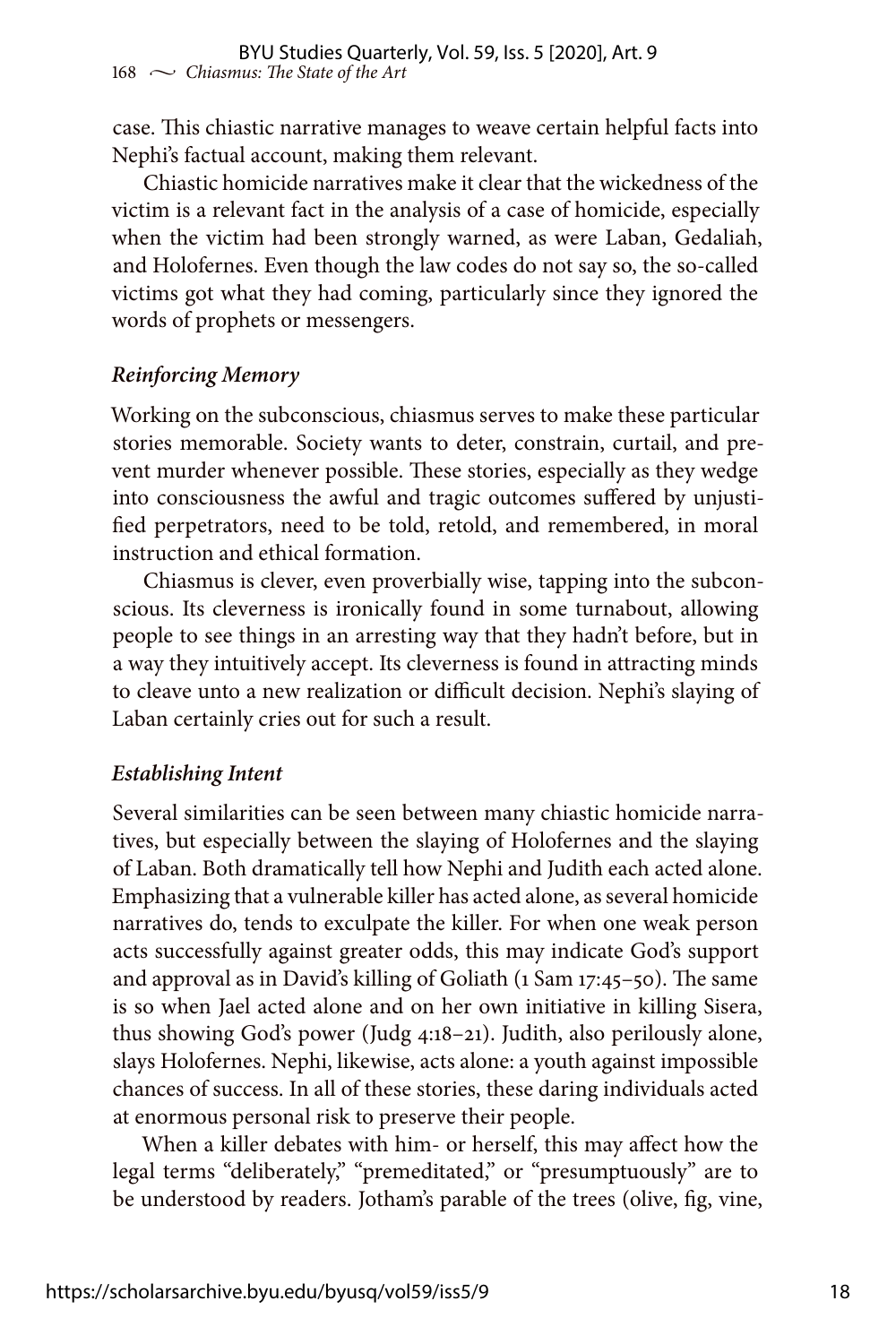thorn) offers a basis for deliberation in the case of Abimelech, making his killings all the more deliberate. A poignant dialogue of deliberation is found as David and Abishai hovered over the sleeping Saul (1 Sam 26:7-11), as is elegantly explicated by Klaus-Peter Adam.<sup>30</sup> In another case, Abner considers his options by asking, "Is it you, Asahel? Why should I smite you to the ground? How then could I lift up my face to your brother Jo'ab?" (2 Sam 2:20–22). For her part, Judith offered a long prayer of deliberation, justification, and dedication (Jdt 9:1–14) before going forward with her plan to behead Holofernes. Nephi also carefully considers the justifiability of his action at the center of his account, only he had no idea how he was ever to succeed.

There are, however, differences between the cases of Nephi and Judith. Unlike Nephi, Judith did, in fact, lie in wait, intentionally and elaborately planning how she could entrap Holofernes.

#### *Prioritizing Covenants*

In legal narratives, if a person acts under a righteous oath he has sworn or a solemn duty he owes to God, that factor brings a motive of sworn loyalty to God and of binding self-deprecation into the narrative. Using a standard oath formula, David says to Abishai, "As the Lord lives, the Lord will smite Saul" (1 Sam 26:10). Judith openly avows, "We know none other god, we trust that he will not despise us" (Jdt 8:20). She prays earnestly to God, stating her motives (9:1–14), and pleads, "Strengthen me, O Lord God of Israel, this day" (13:7). Nephi also swears an oath: "As the Lord liveth, we will not return until we have the plates" (1 Nephi 3:15), and an angel commands him to "go again up to Jerusalem and the Lord will deliver Laban into your hands" (3:29). Trusting in God by turning the matter over to divine forces is another way of understanding how God might then be seen as having, indeed, delivered the victim unto death at the hands of the slayer.

Divine intervention signals the message of the writer. In some cases, God delivers the slayer into the hands of people who will protect him. In Moses's case, God delivers him and the daughters of Reuel, or Jethro, "out of the hand of the shepherds" (Exod 2:19), which leads to his protection by Jethro. In Judith's case, the Lord will not allow men of Judah to deliver the city to the hands of the invading enemies (Jdt 8:33), thus sanctioning Judith's plot. These examples show signs of divine approval.

Sometimes, the Lord delivers the victim into the hands of the slayer. Sisera is delivered to Jael so that she can kill him: "the Lord has given Sisera into your hand" (Judg 4:14), and "on that day God subdued Jabin" (4:23). The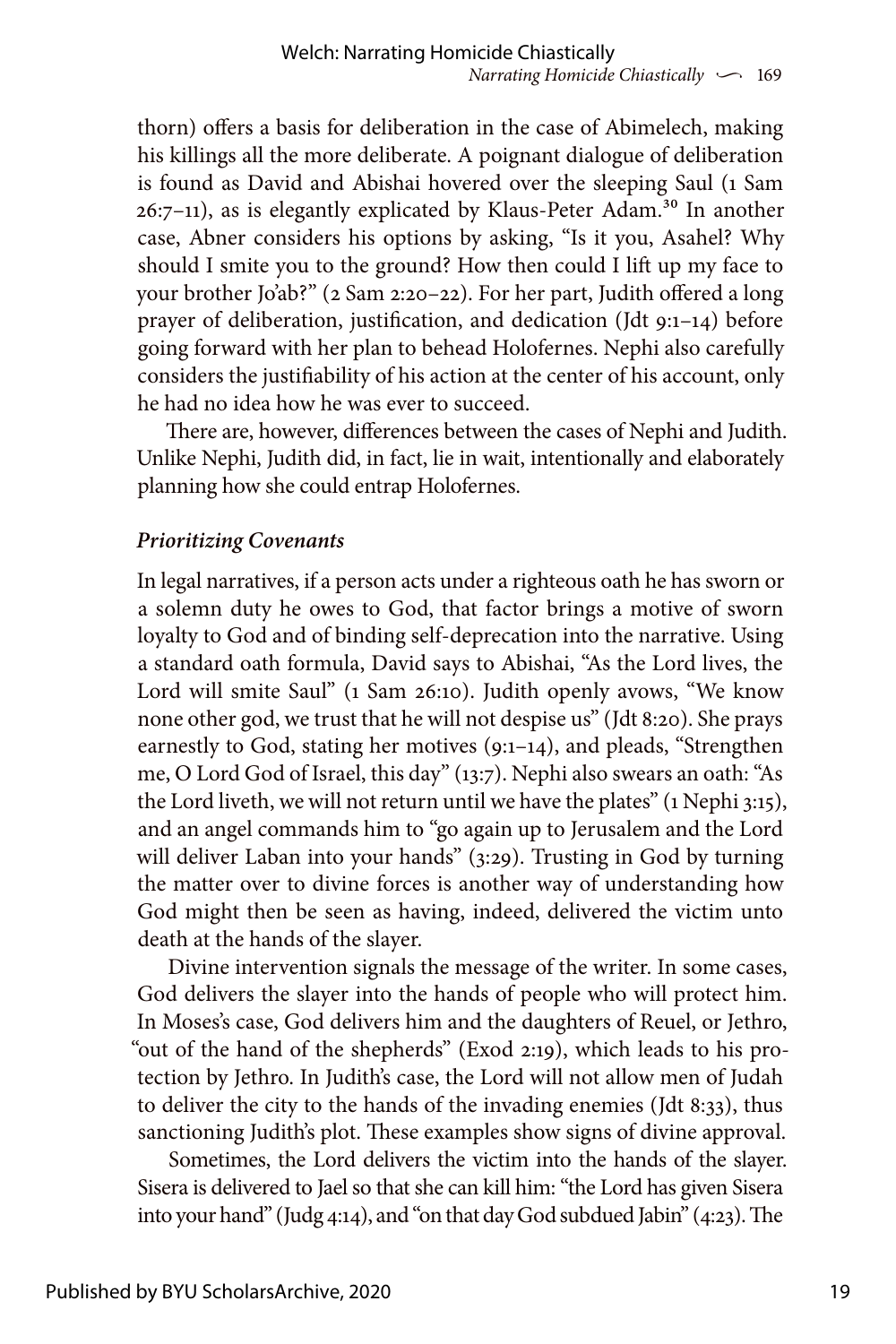Lord sends an evil spirit to alienate the people from Abimelech, which ultimately leads to his demise (Judg 9:23). It was "of the Lord" that the woman of Timnah seeks occasion against the Philistines (Judg 14:4). For David and his soldier, Abishai says, "God has given your enemy into your hand this day" (1 Sam 26:8) "for the Lord gave you into my hand today" (26:23). But this is not enough to justify the killing of Saul, the Lord's anointed. Rechab and Baanah say to David, "The Lord has avenged my Lord the king this day on Saul and on his offspring" (2 Sam 4:8), but this did not justify their killing him, son of the Lord's anointed. Laban is delivered to Nephi as Laban lies on the streets, drunk, and away from any witnesses (1 Nephi 4).

Chiasmus can, therefore, serve the function of drawing attention to these crucial, if not decisive, factors in homicide narratives.

#### *Containing Justification*

As stated at the beginning of this paper, homicide is ugly. Nephi's account of his slaying of Laban cannot be used by any other would-be murderers as a contrivance to justify their conduct. The Book of Mormon in no way condones homicide. Murder heads all twelve of the Nephite law lists found in the Book of Mormon, and murder is the only crime (out of thirty-six various offenses) that appears on all of these law lists.<sup>31</sup> Nephi, as the leader of his people, as a prophet, and as a recordkeeper, must have been concerned about how to limit and constrain any improper reading of this story. From the fact that he used chiasmus on several other occasions, we know that Nephi was familiar with this literary structure, how it worked, and, semiotically, what it could help communicate. It is plausible, therefore, to conclude that Nephi would have intentionally chosen to use chiasmus as his culturally preferred literary form that could best contain the toxic content of homicide.

Chiasmus not only "provid[es] the basis for cogent alternatives to other text critical interpretations which have called for a drastic fragmentation of certain basic texts,"<sup>32</sup> but brings together fractured legal expectations. The chiastic form of Nephi's narrative alludes to the chiastic form of the well-known law codes that clearly and stringently punish any extralegal taking of life. This form ties the numerous, unusual circumstances leading into and out of the account of this killing.

As many biblical homicide narratives likewise are, Nephi's narrative is a complex presentation of what lawyers would call a "very close case." By drawing doubled attention to certain important facts, it is as if these points are being called to the witness stand by Nephi to testify in his defense as the necessary two or three witnesses generally required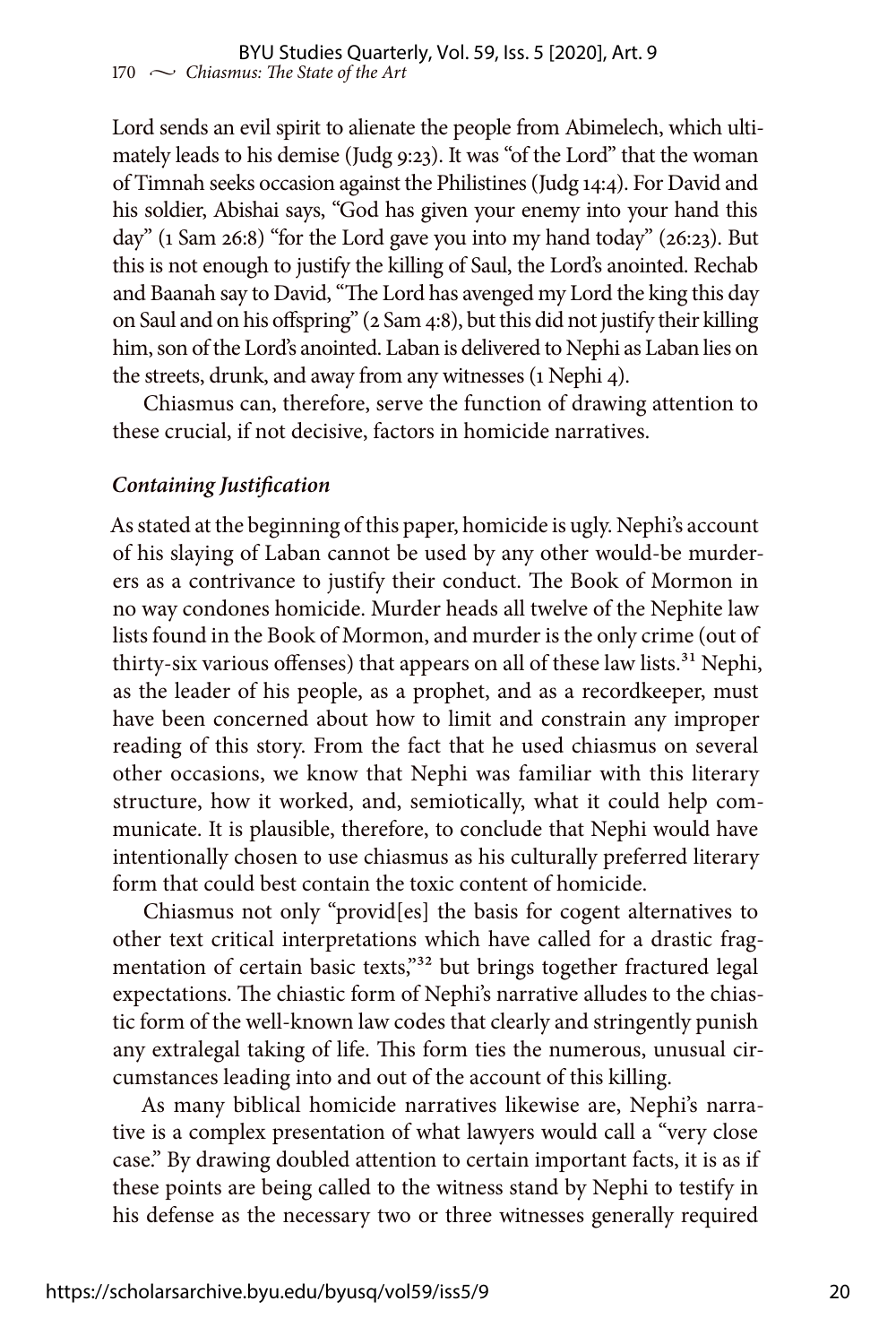under Old Testament law. Twice the point is made that this deed was not preplanned, twice more that God's unusual hand delivered Laban into Nephi's hand, and twice again that Nephi acted against his will. In a sense, this drives the narrative that Nephi found himself involuntarily having to do this deed. The fact that Nephi could not have wanted or desired to do this is demonstrable by the twice-mentioned mortal peril that Nephi placed himself and his brothers in by committing this slaying. And twice in this account, the word "slay" (rather than the more incriminating word "kill") is emphatically used (first in Nephi's deliberation and second in the imperative command by the spirit of the Lord, 4:10, 12). This talionically echoes the earlier double use of the word "slay" (first in Laban's threat and second in Laban sending his servants to "slay" the four brothers, 1 Nephi 3:13, 25).

All these elements are chiastically arranged in such a way as to conform the case to scriptural rubrics, to contain this soul-wrenching bloodshed within bounds that the Lord had set and to allow Nephi himself to put to rest the harrowing night visions that must have continued to revisit his subconscious for the rest of his life.

Although not as well focused or carried out, chiastic structures are found in other homicide narratives, perhaps for similar reasons, to control and exceptionalize those homicides as well.

## *Balancing Rights and Values*

Narratives about homicides and murder trials expose the balance maintained in a society between such polarities as individual personal rights versus collective societal needs, family loyalties versus social mores, political regimes versus priestly institutions, fate versus human choice, and divine providence versus provable objectivity. Because of its contrastive nature, chiasmus is able to encase and portray such dualities more naturally and authentically than any other literary form.

Homicide narratives seem to assume that killings are necessary in the establishment of any new regime, as has often been practically and politically necessary in the history of civilizations the world over. Cain's killing of Abel first signals the need for law outside Eden (Gen 4). Moses's slaying of the Egyptian shows that his authority begins with blood—a matter of life and death (Exod 2:12). One of David's men killed Saul so that he would not be captured by the Philistines (1 Sam 1:10).

In some cases, killing is necessary to preserve the people of God. Moses saved the life of an Israelite slave by killing an Egyptian (Exod 2:11). Phinehas killed Zimri and Cozbi, and "thus the plague was stayed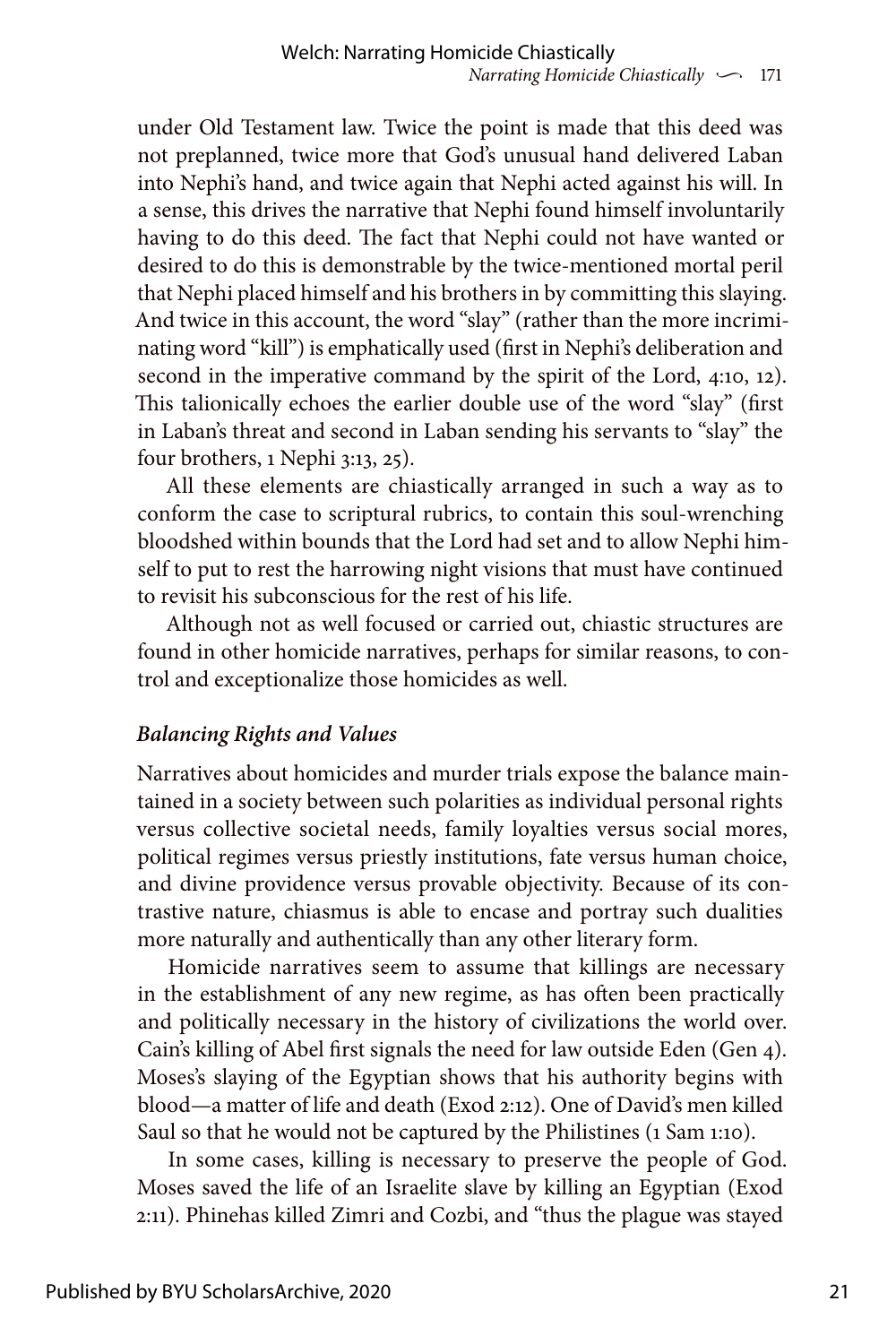from the people of Israel" (Num 25:8). Judith killed Holofernes when the men of Judah unwisely swore an oath to deliver the city (Jdt 8:11). Laban was slain by Nephi in order to preserve Nephi's people (1 Nephi 4).

The factors allowing the "one for many" idea to be invoked also limited the operation of this factor: one life could be required for all, but only where that one was in some sense guilty. Phinehas wanted to prevent apostasy of the entire people, and thus he made an atonement for the sins of the people (Num 25:12), for Zimri and Cozbi were in flagrant violation of the divine order. Judith killed Holofernes to preserve her people from the onslaught of his army (Jdt 13:1–11), and Nephi killed Laban to preserve his people on the principle that it was "better that one man should perish than that a nation should dwindle and perish in unbelief"  $(1$  Nephi 4:13).

The basic values of chiasmus are connecting values. Chiasmus connects words, thoughts, events, norms, and social awareness. Robert Hariman notes that embedded in chiasmus is a social character: "It is important to emphasize the social character of the chiasmus, however, to fully understand its significance and limitations. . . . Chiasmus both activates and thwarts desire for meeting in the middle, for melding with another."<sup>33</sup> In much the same way, law strives for this result as well, seeking to achieve social reconciliation without loss of individual integrity.

Hariman continues: "Chiasmus refers the audience to its own cultural capital but not [so far as] to shared experience."<sup>34</sup> Likewise the law, especially in difficult cases, must appeal to the shared cultural capital of all the parties to the lawsuit, but cannot require them all to walk away from the proceeding in shared agreement.

"Chiasmus is a linguistic screen, and its mood is that of spectatorship."35 Similarly, the role of the judge requires careful observation to see and consider the facts laid before the court, while at the same time the court must generate a resolution by creating (as chiasmus also creates) the "common ground" on which the binary opposites that are propounded by the plaintiff or defendant, by the avenger or the killer, "can stand together."36

#### *Meting Out Justice*

Chiasmus may function cosmically. All is well in the world when peace and order reign in the world, in literature, as well as in the justice system. This is because law and justice seek for what is appropriate, fair, evenhanded, right, even righteous. The homicide laws and many of the homicide narratives are based on this talionic principle.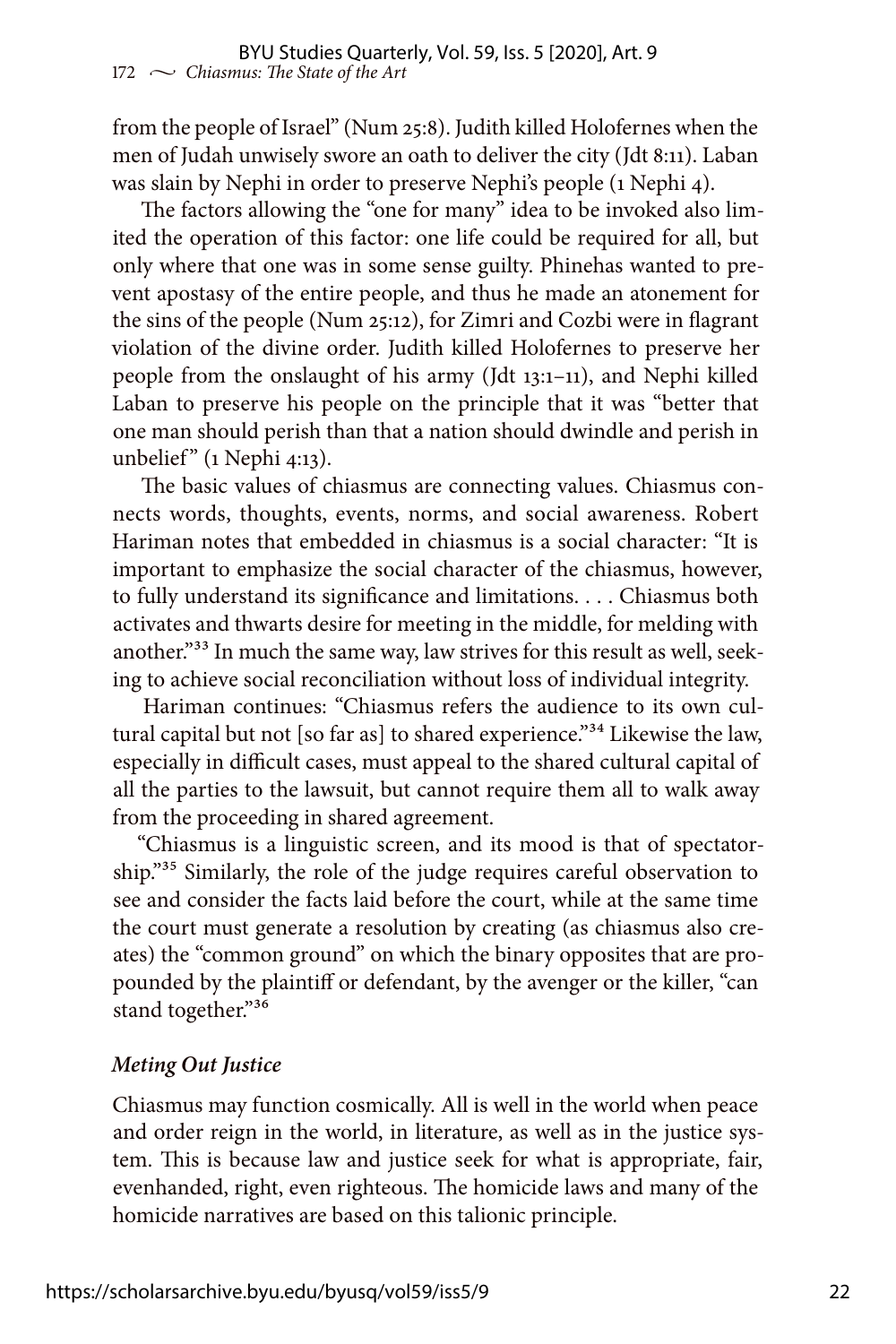Laws must allow, but also contain and limit, exceptions or mitigating factors.

In any case, law must not appear to be random or arbitrary. Ultimately, the written outcome of a case must be well-crafted, organized, systematic, and logical. The literary features of chiasmus model most of the positive aspects of justice itself.

Chiasmus is orderly, controlled, and purposeful, helping to restore the personal, social, cosmic, and divine relationships that have been violated and disrupted, especially by hateful killings.

#### *Structuring Closure*

Chiasmus can also give a sense of closure and completion, enhancing the moral imperative of a text by reinforcing reiteration, or by conveying a sense of equilibrium or balanced retributive justice.<sup>37</sup> The structure of a narrative can also affect the outcome or message of a text: "Structure is 'an indispensable aspect of  $[any text]$ ; ... it is one of the factors governing the effect of the work on the reader and in addition it serves to express or accentuate meaning."38

Chiasmus gives order to the promulgation of rules that otherwise might appear unprecedented or irregular, as in the Case of the Blasphemer or in the rules of Num 35. It gives regular structure to the unfolding of events that could otherwise seem spontaneous or out of control, as in the cases of Phineas and Ishmael. Chiasmus also heightens the central narrative effect of climactic turning points, as in the cases of the slaying of Holofernes and of Laban.

Murder is disruptive and causes fear, terror, insecurity, rage, revenge, and open-ended uncertainty. When does a blood feud end? Chiasmus tells a homicide story in a way that leaves a sense of completeness. A sense of closure is fostered by ending by coming back to where the story began. As a traditional form of formal literature or speech, chiasmus restores a sense of traditional order—even cosmic order.

In the laws and cases we have examined in this paper, chiasmus emphatically doubles down on the seriousness of its subject, imbues legal texts with an aura of authoritativeness, and clarifies the logical relationships between the parts of the controlling texts. It helps to point and propel legal narrative to its conclusion and establishes a gradational grid that positions certain crimes, such as homicide and blasphemy, above lesser laws. It conveys a sense of justice, fairness, reciprocity, and judicial or divine retribution. It conveniently affords inherent mnemonic capacities, which promote oral presentation in the courtroom, recitation in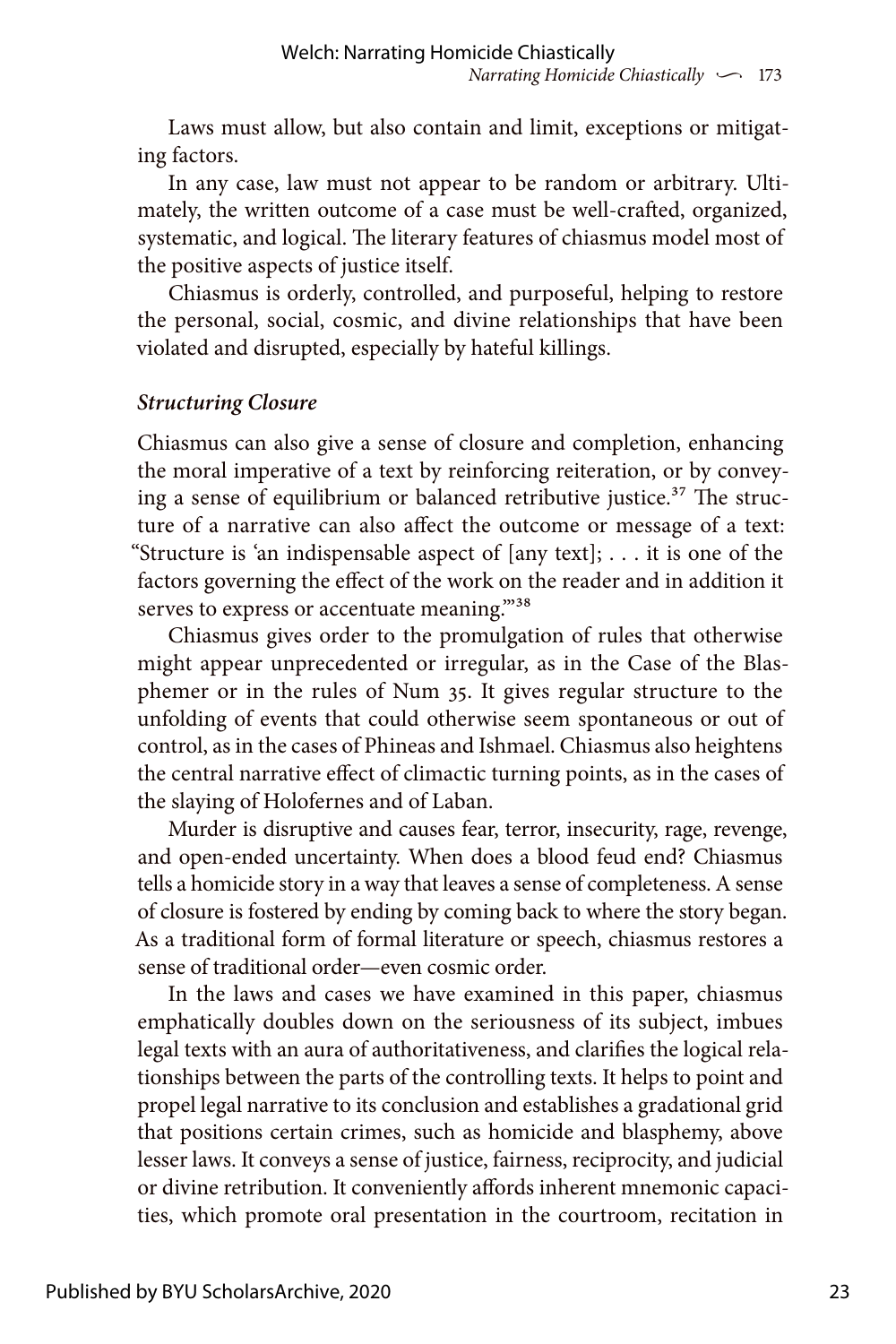legal debates, and reinforcement in public instruction. And ultimately chiasmus gives to a judicial verdict, especially in a homicide case, a much-needed sense of completion, restoration, peace, and finality.

#### **Conclusion**

The distance between law and narrative is not as great as people might think, especially in the literary works of the Bible and the Book of Mormon. While laws tend to emphasize objective factors used in establishing facts about what happened and how events developed, the use of chiasmus in homicide narratives gives greater meaning to the unfolding facts and helps to convey human and ethical dimensions about who did things and why actions were undertaken. Knowing both objective facts and subjective intentions is necessary in order to correctly and righteously judge events of the past and to encourage and motivate admirable moral behavior in the future. Chiasmus helps judges, readers, victims, and teachers see beyond the narrowly stated facts of any case to perceive the bigger picture and to discern the key central point on which the case turns.

#### *Notes*

1. Quoted in Fritz Stern, ed., *The Varieties of History: From Voltaire to the Present* (New York: Vintage Books, 1973), 29.

2. John W. Welch, "Narrative Elements in Homicide Accounts," in *Judaism, Law, and Literature* (ed. Michael Baris and Vivian Liska; Jewish Law Association Studies 27; [Liverpool, UK?]: Jewish Law Association, 2017), 206–38.

3. See, for example, Pamela Barmash, "Homicide: Ancient Near East and Hebrew Bible," in *The Oxford Encyclopedia of the Bible and Law* (ed. Brent A. Strawn; Oxford: Oxford University Press, 2015), 396–403; Pamela Barmash, *Homicide in the Biblical World* (Cambridge: Cambridge University Press, 2005); Bernard S. Jackson, "Homicide in the Hebrew Bible: A Review Essay," *Zeitschrift für Altorientalische und Biblische* 

John W. Welch is professor of law in the J. Reuben Clark Law School and also served as editor in chief of Brigham Young University's premier academic journal, *BYU Studies Quarterly,* from 1991 to 2018. It was Welch who first identified chiasmus in the Book of Mormon. Among his many interdisciplinary publications, John W. Welch has authored or edited a number of articles and books specifically on chiasmus. The 1981 publication *Chiasmus in Antiquity: Structures, Analysis, Exegesis,* which he edited and to which he contributed chapters on chiasmus in Ugaritic, Greek and Latin literatures, the Book of Mormon, and the New Testament, has been reprinted by Research Press and will soon be reprinted again by Wipf & Stock.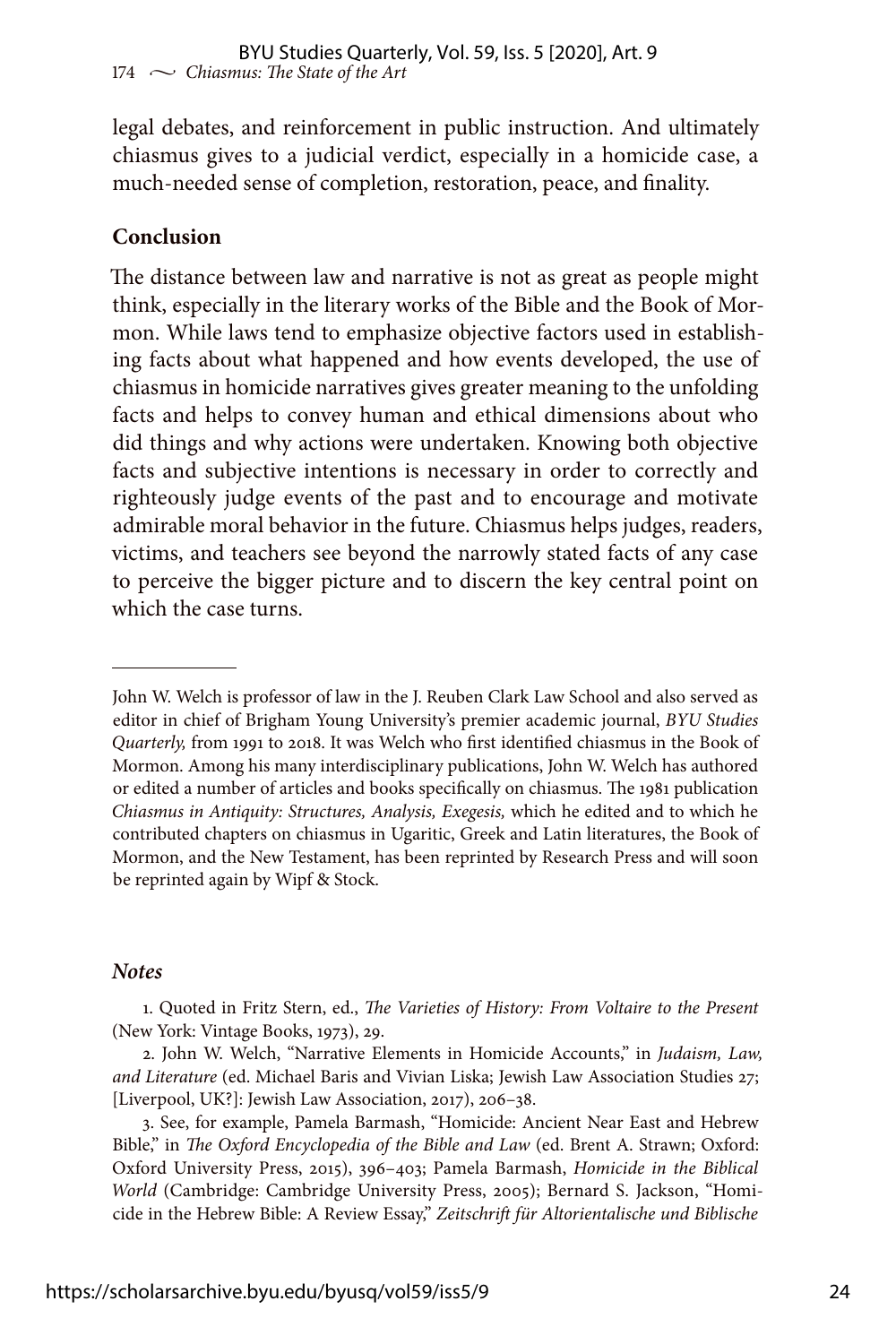*Narrating Homicide Chiastically*  $\sim$  175

*Rechtsgeschichte* 12 (2006): 362–74; Jonathan P. Burnside, *God, Justice, and Society* (Oxford: Oxford University Press, 2010), 253–83; Raymond Westbrook, "Reflections on the Law of Homicide in the Ancient World," *Maarav* 13, no. 2 (2006): 145–74.

4. Klaus-Peter Adam, Friedrich Avemarie, and Nili Wazana, eds., *Law and Narrative in the Bible and Neighbouring Ancient Cultures* (Tübingen: Mohr Siebeck, 2012); Assnat Bartor, *Reading Law as Narrative: A Study in the Casuistic Laws of the Pentateuch* (Atlanta: Society of Biblical Literature, 2010); Jonathan P. Burnside, "Exodus and Asylum: Uncovering the Relationship between Biblical Law and Narrative," *JSOT* 34, no. 3 (2010): 243–66; Jonathan Burnside, "Flight of the Fugitives: Rethinking the Relationship between Biblical Law (Exodus 21:12–14) and the Davidic Succession Narrative (1 Kings 1–2)," *JBL* 129, no. 3 (2010): 418–31; James K. Bruckner, *Implied Law in the Abraham Narrative: A Literary and Theological Analysis* (Sheffield: Sheffield Academic Press, 2001); Bernard S. Jackson, *Law, Fact, and Narrative Coherence* (Liverpool, UK: Deborah Charles Publications, 1988). While acknowledging that "literature is only incidentally about law" and that narratives may not always accurately portray legal subjects, Barmash makes a strong appeal for the claim that "narrative texts are indispensable for the study of biblical law. The analysis of literary texts is necessary for reconstructing legal practice and the perception of how law operated. Statutes only tell us so much." Pamela Barmash, "The Narrative Quandary: Cases of Law in Literature," VT 54, no. 1 (2004): 2; Barmash, "Homicide," in *The Oxford Encyclopedia of the Bible and Law,* 400–401.

5. Assnat Bartor, "Narrative," in *The Oxford Encyclopedia of the Bible and Law,* 126.

6. Robert Alter, *Genesis: Translation and Commentary* (New York: W. W. Norton, 1996), 38 n. 6.

7. Nils Wilhelm Lund, *Chiasmus in the New Testament: A Study in Formgeschichte* (Chapel Hill, NC: University of North Carolina Press, 1942), 57–58; Jacob Milgrom, *Leviticus 23–27* (New York: Doubleday, 2001), 2129; Bernard S. Jackson, *Wisdom-Laws: A Study of the Mishpatim of Exodus 21:1–22:16* (Oxford: Oxford University Press, 2006), 448.

8. Timothy M. Willis, "Blasphemy, Talion, and Chiasmus: The Marriage of Form and Content in Lev 24,13–23," *Biblica* 90, no. 1 (2009): 70.

9. Willis, "Blasphemy, Talion, and Chiasmus," 71.

10. Jackson, *Wisdom-Laws,* 206–7. Discussed also in John W. Welch, *Legal Cases in the Book of Mormon* (Provo, UT: Brigham Young University Press, 2008), 338–48, esp. 345 and in connection with the chiastic structure of the meaning of the word "restoration" in Alma 41:13–15.

11. Bernard M. Levinson, "At the Intersection of Scribal Training and Theological Profundity: Chiasm as an Editorial Technique in Primeval History and Deuteronomy," in this volume.

12. Willis, "Blasphemy, Talion, and Chiasmus," 72.

13. Willis, "Blasphemy, Talion, and Chiasmus," 73.

14. Following Milgrom, *Leviticus,* 2131, on understanding *mum* as creating a physical defect that disqualifies the injured person from entering the priestly service, or p. 2135, as causing some serious, permanent physical loss.

15. Ze'ev W. Falk, *Hebrew Law in Biblical Times: An Introduction* (2d ed.; Provo, UT: Brigham Young University Press; Winona Lake, IN: Eisenbrauns, 2001), 71.

16. Milgrom, *Leviticus,* 2133.

17. Willis, "Blasphemy, Talion, and Chiasmus," 72.

18. Paul Gaechter, *Die literarische Kunst im Matthäus-Evangelium* (SBS 7; Stuttgart, 1965), 33. Translated as *Literary Art in the Gospel of Matthew* (trans. Lore Schultheiss), available at [https://chiasmusresources.org/literary-art-gospel-matthew,](https://chiasmusresources.org/literary-art-gospel-matthew) 33.